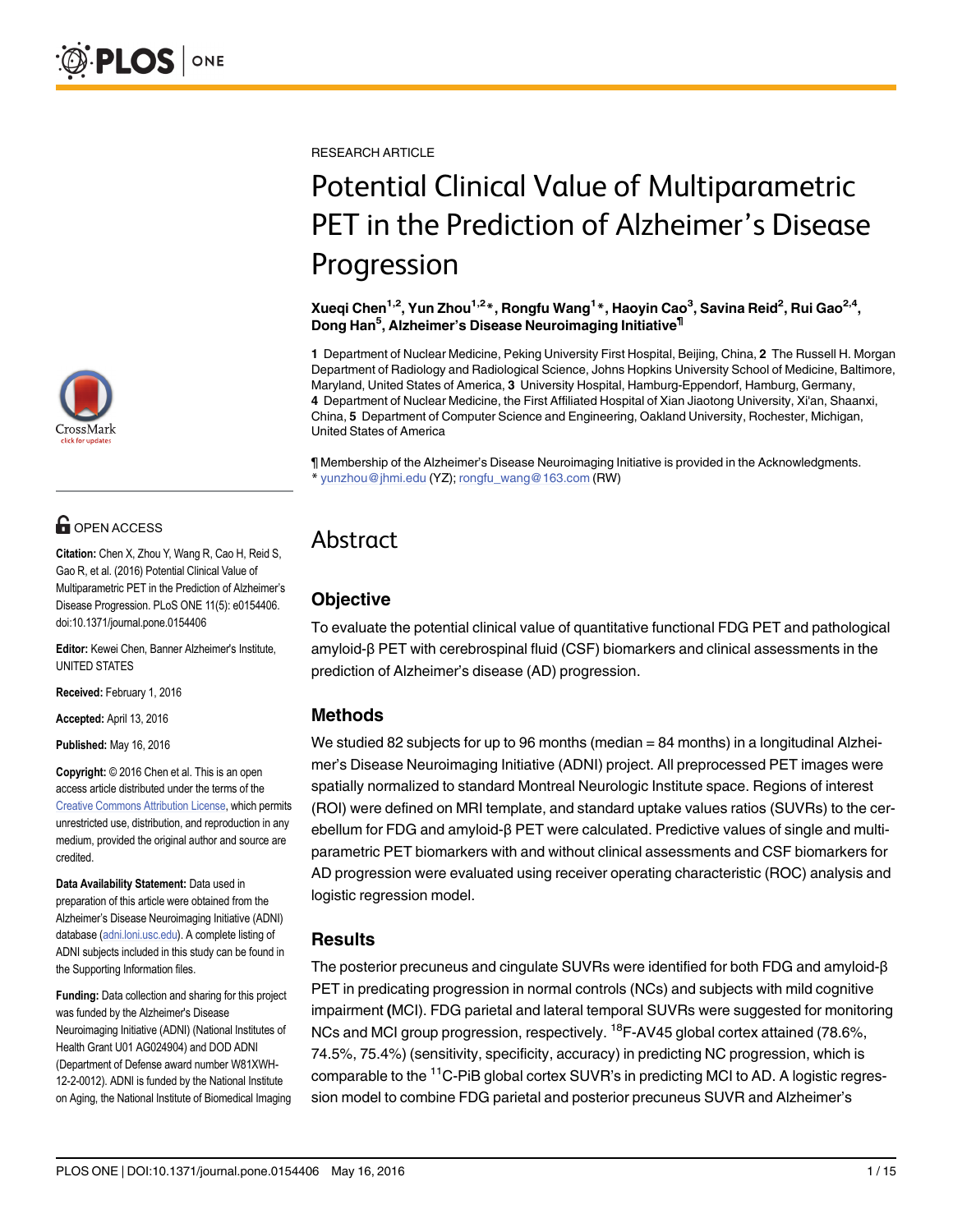<span id="page-1-0"></span>

and Bioengineering, and through generous contributions from the following: Alzheimer's Association; Alzheimer's Drug Discovery Foundation; Araclon Biotech; BioClinica, Inc.; Biogen Idec Inc.; Bristol-Myers Squibb Company; Eisai Inc.; Elan Pharmaceuticals, Inc.; Eli Lilly and Company; EuroImmun; F. Hoffmann-La Roche Ltd and its affiliated company Genentech, Inc.; Fujirebio; GE Healthcare; IXICO Ltd.; Janssen Alzheimer Immunotherapy Research & Development, LLC.; Johnson & Johnson Pharmaceutical Research & Development LLC.; Medpace, Inc.; Merck & Co., Inc.; Meso Scale Diagnostics, LLC.; NeuroRx Research; Neurotrack Technologies; Novartis Pharmaceuticals Corporation; Pfizer Inc.; Piramal Imaging; Servier; Synarc Inc.; and Takeda Pharmaceutical Company. The Canadian Institutes of Health Research is providing funds to support ADNI clinical sites in Canada. Private sector contributions are facilitated by the Foundation for the National Institutes of Health [\(www.fnih.org\)](http://www.fnih.org). The grantee organization is the Northern California Institute for Research and Education, and the study is coordinated by the Alzheimer's Disease Cooperative Study at the University of California, San Diego. ADNI data are disseminated by the Laboratory for Neuro Imaging at the University of Southern California. This work of the author was in part supported by the China Scholarship Council (No. 201406010242).

Competing Interests: The authors have the following interests: Data collection and sharing for this project was funded by the Alzheimer's Disease Neuroimaging Initiative (ADNI) (National Institutes of Health Grant U01 AG024904) and DOD ADNI (Department of Defense award number W81XWH-12-2-0012). ADNI is funded by the National Institute on Aging, the National Institute of Biomedical Imaging and Bioengineering, and through generous contributions from the following: Alzheimer's Association; Alzheimer's Drug Discovery Foundation; Araclon Biotech; BioClinica, Inc.; Biogen Idec Inc.; Bristol-Myers Squibb Company; Eisai Inc.; Elan Pharmaceuticals, Inc.; Eli Lilly and Company; EuroImmun; F. Hoffmann-La Roche Ltd and its affiliated company Genentech, Inc.; Fujirebio; GE Healthcare IXICO Ltd.; Janssen Alzheimer Immunotherapy Research & Development, LLC.; Johnson & Johnson Pharmaceutical Research & Development LLC.; Medpace, Inc.; Merck & Co., Inc.; Meso Scale Diagnostics, LLC.; NeuroRx Research; Neurotrack Technologies; Novartis Pharmaceuticals Corporation; Pfizer Inc.; Piramal Imaging; Servier; Synarc Inc.; and Takeda Pharmaceutical Company. The Canadian Institutes of Health Research is providing funds to support ADNI clinical sites in Canada. Private sector contributions are facilitated by the Foundation for the National Institutes of Health

Disease Assessment Scale-Cognitive (ADAS-Cog) Total Mod was identified in predicating NC progression with (80.0%, 94.9%, 93.9%) (sensitivity, specificity, accuracy). The selected model including FDG posterior cingulate SUVR, ADAS-Cog Total Mod, and Mini-Mental State Exam (MMSE) scores for predicating MCI to AD attained (96.4%, 81.2%, 83.6%) (sensitivity, specificity, accuracy). <sup>11</sup>C-PiB medial temporal SUVR with MMSE significantly increased  $11C$ -PiB PET AUC to 0.915 ( $p$ <0.05) in predicating MCI to AD with (77.8%, 90.4%, 88.5%) (sensitivity, specificity, accuracy).

#### Conclusion

Quantitative FDG and <sup>11</sup>C-PiB PET with clinical cognitive assessments significantly improved accuracy in the predication of AD progression.

#### Introduction

Alzheimer's disease (AD) is a slowly developed dementia. The symptoms could appear years after the biochemical changes in the brain happen. Paying considerable attention to the changes prior to clinical signs would be beneficial to both early diagnosis and possible treatment  $[1, 2]$  $[1, 2]$  $[1, 2]$  $[1, 2]$ . People with mild cognitive impairment (MCI) proved to be at high risk of developing AD dementia, particularly for those in late MCI (LMCI) [\[3\]](#page-12-0). The pathological criteria for AD, or MCI due to AD, includes neuropathological evidence of neurofibrillary tangles and senile plaques with extracellular β-amyloid (Aβ) deposition and abnormal total tau (t-tau) or phosphorylated-tau (p-tau) deposition  $[4]$  $[4]$  $[4]$ . Although the clinical diagnosis of AD is mostly centered on the occurrence of clinical symptoms and cognitive impairment assessments, the new guideline proposed by National Institute of Aging and Alzheimer's Association workgroups in 2011 provides updated details about the biomarkers associated with AD aside from clinical assessments [[5\]](#page-12-0).

Currently, the biomarkers of amyloidosis include Aβ and tau concentration in cerebrospinal fluid (CSF) and  $\overrightarrow{AB}$  and tau brain deposition imaged by positron emission tomography (PET). Indicators extracted from structural and functional neuroimaging, such as atrophy detected by magnetic resonance imaging (MRI) and hypometabolism detected by  ${}^{18}F$ -fluorodeoxyglucose (FDG) PET, could also provide essential information closely associated with disease development [\[5](#page-12-0)]. The integration of these techniques brings new opportunities, as well as challenges, to the multimodality neuroimaging era in AD clinic and research  $[6]$  $[6]$ .

FDG PET is used to detect the impairment of neuronal injury through the reduction of regional cerebral glucose metabolism in AD progression [[7](#page-12-0)]. Amyloid deposition could also be measured by PET modality using tracers like  $^{18}{\rm F}$ -florbetapir (  $^{18}{\rm F}$  -AV45) and  $^{11}{\rm C}$ -Pittsbrugh Compound-B  $(^{11}C-PiB)$ . The correlation between the measurement of PET amyloid imaging and histological evidence of Aβ deposition were ascertained by several studies [[8,](#page-12-0) [9\]](#page-12-0).

It is now commonly accepted that the combination of different measurements yield promising evaluations for the prediction of disease progression. Longitudinal analysis of AD is essential because as AD develops over many years, the abnormality and order of changes for each biomarker are quite different  $[10, 11]$  $[10, 11]$  $[10, 11]$ . Nowadays, the quantitative PET technique is considered as a critical tool for monitoring and evaluating the AD progression. Evaluation of single or multiparametric PET performance in diagnosis and monitoring are indispensable for standardization and optimal use of PET in AD imaging. Through indirect study, comparable characteristics were found among the three widely-used radiotracers, FDG, <sup>18</sup>F-AV45 and <sup>11</sup>C-PiB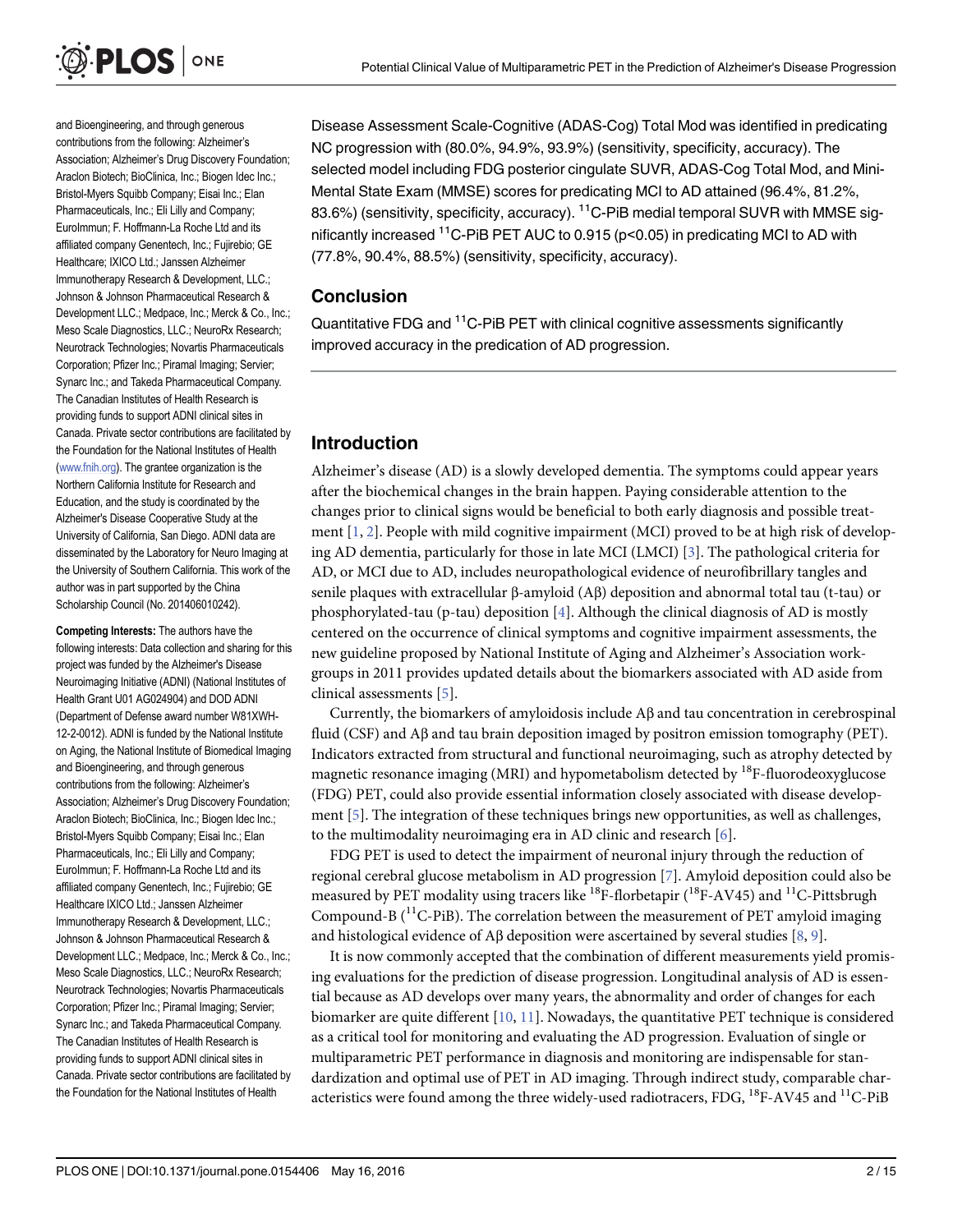<span id="page-2-0"></span>

[\(www.fnih.org\)](http://www.fnih.org). The grantee organization is the Northern California Institute for Research and Education, and the study is coordinated by the Alzheimer's Disease Cooperative Study at the University of California, San Diego. ADNI data are disseminated by the Laboratory for Neuro Imaging at the University of Southern California. There are no patents, products in development or marketed products to declare. This does not alter the authors' adherence to all the PLOS ONE policies on sharing data and materials.

[\[12](#page-12-0)]. However, the direct combination and comparison of these three radiotracers, especially for a longer follow-up time period, would still be meaningful for the further studies.

Alzheimer's Disease Neuroimaging Initiative (ADNI) ([http://adni.loni.ucla.edu/\)](http://adni.loni.ucla.edu/) is an international longitudinal multi-site multimodal AD imaging study with standardized image acquisition and processing procedures. In this study, a subpopulation with follow-up as long as 96 months from the ADNI project was selected to evaluate the potential clinical value of quantitative FDG,  $^{18}$ F-AV45 and  $^{11}$ C-PiB PET in the diagnosis and monitoring of AD progression. Various combinations of studying groups (normal controls, MCI, and AD), multiparametric PET images, CSF measurements, and clinical assessments were evaluated for improving the accuracy of diagnosis and monitoring of AD progression.

## Materials and Methods

#### Data collection from ADNI

The anonymized and de-identified data used in the study were collected from ADNI database [\(adni.loni.usc.edu\)](http://adni.loni.usc.edu) by November 2014. The ADNI was launched in 2003 as a public-private partnership supported project. The ADNI data were collected from over 50 research sites and the ADNI study was approved by the local Institutional Review Boards (IRBs) of all participating sites, including our IRB at Johns Hopkins University and Albany Medical College, Banner Alzheimer's Institute, Baylor College of Medicine etc. The detailed information and complete list of ADNI sites' IRBs could be found at [http://adni.loni.usc.edu/about/centers-cores/study](http://adni.loni.usc.edu/about/centers-cores/study-sites/)[sites/](http://adni.loni.usc.edu/about/centers-cores/study-sites/) and <http://www.adni-info.org/>. Study subjects and if applicable, their legal representatives, gave written informed consent at the time of enrollment for imaging data, genetic sample collection and clinical questionnaires. The primary goal of ADNI is to test whether serial MRI, PET, other biological markers, and clinical and neuropsychological assessments can be combined to measure the progression of MCI and early AD. For up-to-date information, see [www.](http://www.adni-info.org/) [adni-info.org.](http://www.adni-info.org/)

A total of 82 ADNI subjects (Subject IDs listed in [S1 File](#page-11-0)) were included in this study. Thirty-four and 48 subjects were diagnosed normal control (NC) and MCI at baseline, respectively. These subjects were followed for up to 96 months to ascertain the diagnosed status and progression (mean  $= 76.7$  months; median  $= 84$  months). To the best of our knowledge, this is a longest longitudinal study focusing on PET biomarkers from ADNI database.

All the subjects had baseline and follow-up FDG data. All  $^{18}$ F-AV45 and  $^{11}$ C-PiB PET scans for amyloid-β imaging were added in follow-up studies. Structural MRIs (1.5T or 3T, magnetization-prepared rapid acquisition gradient echo (MP-RAGE) were collected for each baseline and follow-up. Demographics, Apolipoprotein E (APOE) genotypes and CSF measurements, as well as clinical assessments were also downloaded from ADNI database.

### Status of subject: cognitively normal, MCI, and AD

The detailed criteria for each status and overall study protocol can be found at [www.adni-info.](http://www.adni-info.org/) [org](http://www.adni-info.org/). In short, cognitively normal subjects had Mini-Mental State Exam (MMSE) scores between 24 and 30 inclusively, a Clinical Dementia Rating (CDR) of zero, were non-depressed, non-MCI, and non-demented. MCI subjects had MMSE scores between 24 and 30 (inclusive), a memory complaint, objective memory loss, a CDR score of 0.5, absence of significant impairment in other cognitive domains, and preserved activities of daily living. AD subjects presented with MMSE scores ranging from 20 to 26 inclusively, a CDR  $\geq$  0.5, and met the NINCDS/ADRDA criteria [[13](#page-12-0)] for probable AD.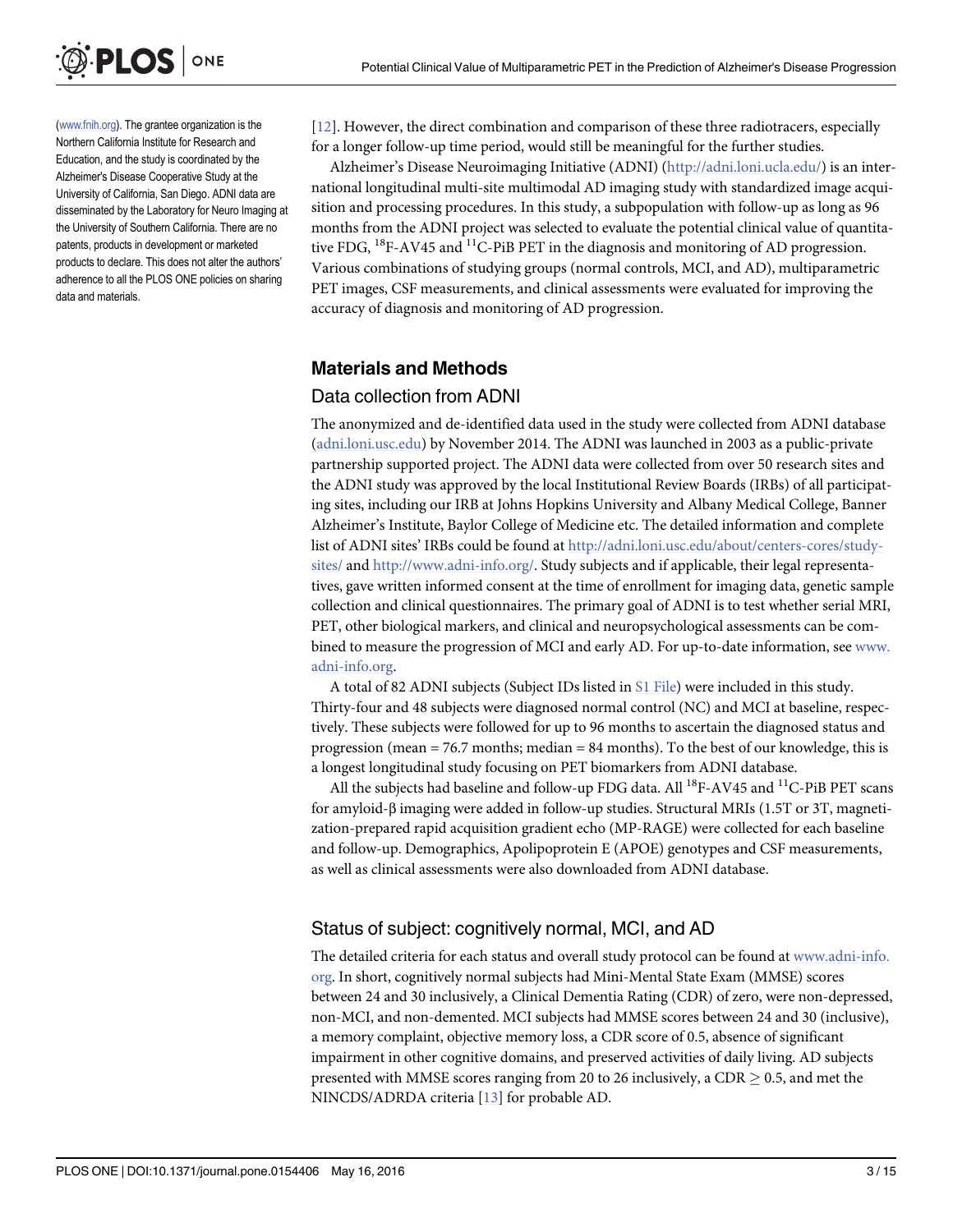## <span id="page-3-0"></span>Cognitive assessments

Besides MMSE, the cognitive assessments also included Alzheimer's Disease Assessment Scale-Cognitive Sub-scale (ADAS-Cog). ADAS-Cog TOTAL 11 contains eleven items including word recall, recognition, naming, etc. (range 0–70) and ADAS-Cog Total Mod includes all the eleven items plus delayed word recall and number cancellation (range 0–85).

## CSF biomarkers: Aβ, t-tau, p-tau, t-tau/Aβ, p-tau/Aβ

CSF was acquired by lumbar puncture and the methods for collection of CSF samples are described at <http://adni.loni.usc.edu/methods/documents/>. The levels of CSF Aβ, t-tau, and ptau were measured using the multiplex xMAP Luminex platform (Luminex Corp., Austin, TX) with Innogenetics (INNOBIA AlzBio3; Ghent, Belgium; for research-use only reagents) immunoassay kit-based reagent. The variables of CSF biomarker were Aβ, t-tau, p-tau, and ratios of t-tau/Aβ and p-tau/Aβ.

## Image acquisition, processing, and quantification

All FDG, <sup>18</sup>F-AV45 and <sup>11</sup>C-PiB PET scans were downloaded from <http://adni.loni.usc.edu/> as the pre-processed format (co-registered, averaged, standardized image and voxel size, uniform resolution). The detailed methods could be found at [http://adni.loni.usc.edu/methods-/pet](http://adni.loni.usc.edu/methods-/pet-analysis/pre-processing/)[analysis/pre-processing/](http://adni.loni.usc.edu/methods-/pet-analysis/pre-processing/). Briefly, the separate PET frames were aligned to one another, averaged, reoriented and then interpolated into a standard image and voxel size (image volume 160×160×96, 1.5x1.5x1.5 mm in x, y, z). Lastly, all the PET images were smoothed to a uniform resolution of 8 mm in full width at half maximum (FWHM).

The downloaded PET and MRI images were then processed using Statistical Parametric Mapping software (SPM8, Wellcome Department of Imaging Neuroscience, London, United Kingdom) and MATLAB (The MathWorks Inc.). All preprocessed mean PET images were coregistered to structural MRI images at each follow up. The MRI images were normalized to standard Montreal Neurologic Institute (MNI) space using SPM8 with a MRI template provided by VBM8 toolbox  $[14, 15]$  $[14, 15]$  $[14, 15]$  $[14, 15]$  $[14, 15]$ , and the transformation parameters determined by MRI spatial normalization were then applied to the coregistered PET images for PET spatial normalization. A total of 34 regions of interest (ROIs) were manually drawn on the MRI template using PMOD software (PMOD Technologies Ltd., Zürich, Switzerland) in standard MNI space. A global cortex was defined as a union of orbital frontal, prefrontal, superior frontal, lateral temporal, parietal, posterior precuneus, occipital, anterior cingulate, and posterior cingulate. The ROI of cerebellum gray matter was used as reference tissue, and the 34 ROIs including cerebellum were used as template ROIs for all subjects in the standard MNI space. Standard uptake value ratio (SUVR) images relative to the cerebellum ROI for  $^{18}$ F-FDG,  $^{18}$ F-AV45, and  $^{11}$ C-PiB were calculated in the MNI space (image volume:  $121x145x121$ , voxel size:  $1.5x1.5x15$  mm in x, y, z). ROI SUVRs were obtained by applying ROIs to SUVR images.

## Statistical analyses

Receiver operating characteristic (ROC) analysis is commonly used to evaluate and optimize the performance of clinical diagnosis tests  $[16-18]$  $[16-18]$  $[16-18]$  $[16-18]$  $[16-18]$ . ROC analysis is a reliable statistical tool in the comparison and integrating quantitative multi-modal multi-parametric imaging of AD [\[19](#page-12-0)–[26\]](#page-13-0). In the study, ROC analysis was used to evaluate the predictive value of each biomarkers separately for the disease progression in the NCs and MCI group. The highest area under the curve (AUC) and Youden index (Youden index = Sensitivity + Specificity—1) were used to select the cut-off value of biomarker's measurement. The primary outcome was the diagnostic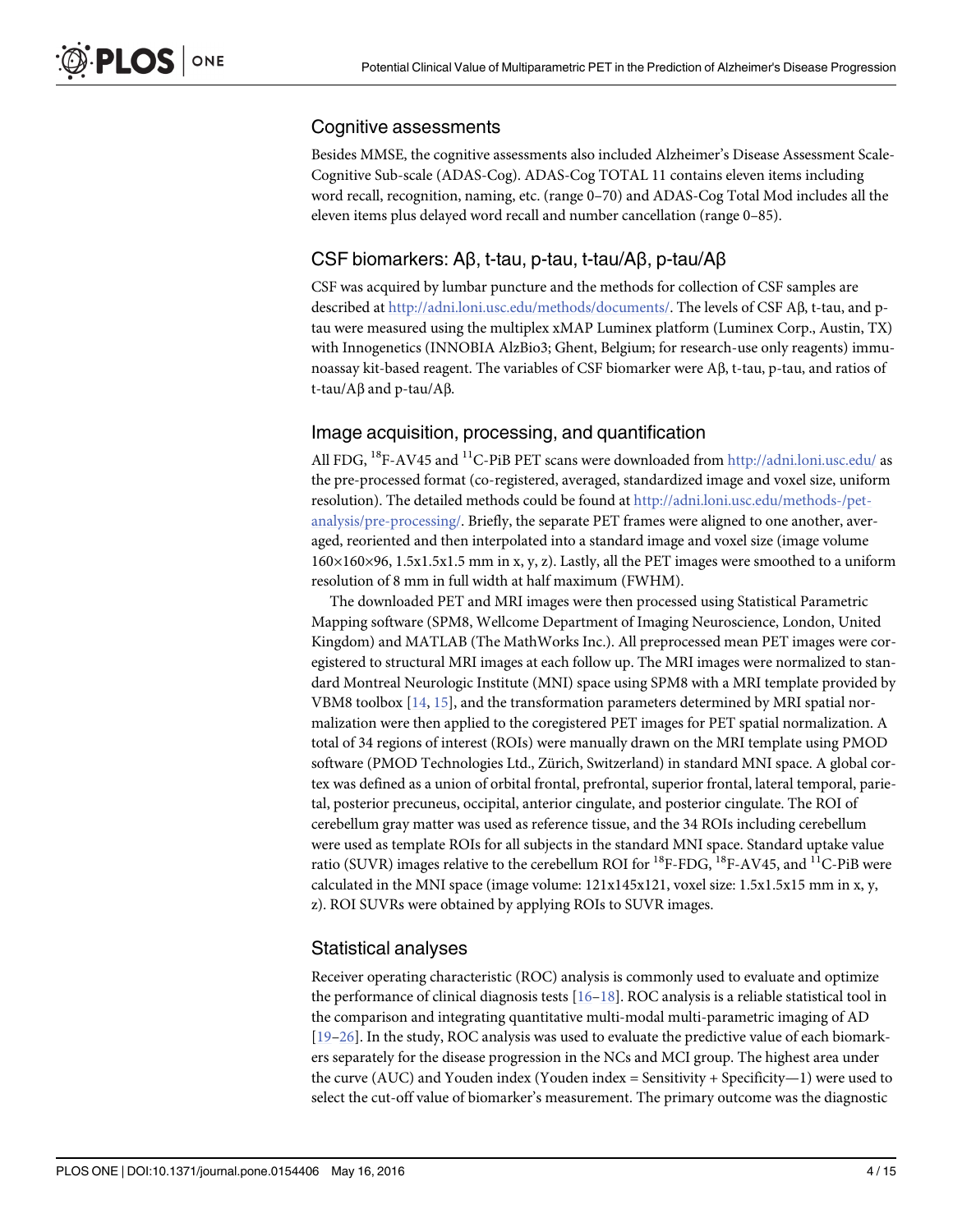<span id="page-4-0"></span>status of subjects from ADNI. In the NC group, the dichotomous variable indicated negative for those cognitively normal and positive for those converted to MCI or AD status. In the MCI group, the dichotomous variable indicated positive for those in MCI who converted to AD. In general, a test is acceptable in clinical efficacy if its AUC of ROC is not less than 0.70 [\[27](#page-13-0)-[30](#page-13-0)].

First, the diagnostic values of FDG,  ${}^{18}$ F-AV45, and  ${}^{11}$ C-PiB in predicating AD progression were evaluated separately for each ROIs. In contrast to PET biomarkers, the accuracy of CSF biomarkers and clinical assessments for monitoring AD progression were also studied by ROC analysis. To investigate if multi-biomarker measurements improve the accuracy in monitoring the AD progression, a logistic regression model with stepwise regression was used to determine the optimal model to predict the disease progression. First, we tested the combination of cognitive assessments with SUVR of FDG or amyloid-β PET imaging, with or without CSF biomarkers in the logistic model. In this model, all the biomarker variables were collected at the same visit. Then the <sup>18</sup>F-FDG data was combined either with <sup>18</sup>F-AV45 or <sup>11</sup>C-PiB to establish a prediction model for each group to discriminate the conversion.

Statistical analyses were carried out using IBM SPSS 21.0 and MedCalc 15.2.2. Statistical significance was set at  $p<0.05$  and all tests were two-sided.

#### **Results**

The demographic information and simple statistics of clinical assessments for all subjects at baseline visit are summarized in Table 1. During the study period, ten out of 34 NC subjects were converted to MCI or AD, and 24 out of 48 MCI subjects were converted to AD. In the NC group, there was no difference between converters and non-converters in age, gender, education, APOE carriers, and three clinical assessments at baseline. In the MCI group, in addition to the significant higher educations ( $p<0.05$ ) in education years, the converters in MCI group had significant higher ADAS-cog TOTAL 11 (p<0.05) and ADAS-cog TOTMOD (p<0.01) scores than non-converters at baseline. We also tested all the regions of SUVR for FDG at baseline and found that none of the ROI SUVRs showed significant difference between converters and non-converters in both NCs and MCI group.

| Variable                 |                       | NC group $(n = 34)$         | MCI group $(n = 48)$     |                                           |  |
|--------------------------|-----------------------|-----------------------------|--------------------------|-------------------------------------------|--|
|                          | NC convert $(n = 10)$ | NC non-convert ( $n = 24$ ) | MCI convert ( $n = 24$ ) | MCI non-convert ( $n = 24$ )<br>Mean (SD) |  |
|                          | Mean (SD)             | Mean (SD)                   | Mean (SD)                |                                           |  |
| Demographic              |                       |                             |                          |                                           |  |
| Male/Female              | 9/1                   | 17/7                        | 14/10                    | 20/4                                      |  |
| Age                      | 77.4 (3.4)            | 74.6 (4.0)                  | 71.8(7.0)                | 75.7(7.1)                                 |  |
| <b>Education years</b>   | 16.2(4.1)             | 17.0(3.0)                   | 16.5(2.7)                | 14.4 $(2.8)$ *                            |  |
| APOE carriers (%)        | 40.0                  | 16.7                        | 54.2                     | 45.8                                      |  |
| <b>Clinical Measures</b> |                       |                             |                          |                                           |  |
| ADAS-cog TOTAL11         | 6.1(1.4)              | 5.9(2.9)                    | 11.2(4.2)                | $8.1(2.8)$ **                             |  |
| ADAS-cog TOTALMOD        | 9.9(2.2)              | 8.5(3.6)                    | 17.4(7.2)                | 14.2 $(4.8)$ <sup>*</sup>                 |  |
| <b>MMSE</b>              | 29.0(0.9)             | 28.8(1.5)                   | 27.3(1.8)                | 28.2(1.3)                                 |  |
| <b>CDR</b>               | 0                     | 0                           | 0.5                      | 0.5                                       |  |

Table 1. Demographic and statistics of clinical assessments at baseline.

Note: NC: cognitively normal control (NC), MCI: mild cognitive impairment, ADAS-cog: Alzheimer's Disease Assessment Scale-Cognitive Sub-scale, CDR: clinical dementia rating.

 $*$  p<0.05

\*\* p<0.01.

doi:10.1371/journal.pone.0154406.t001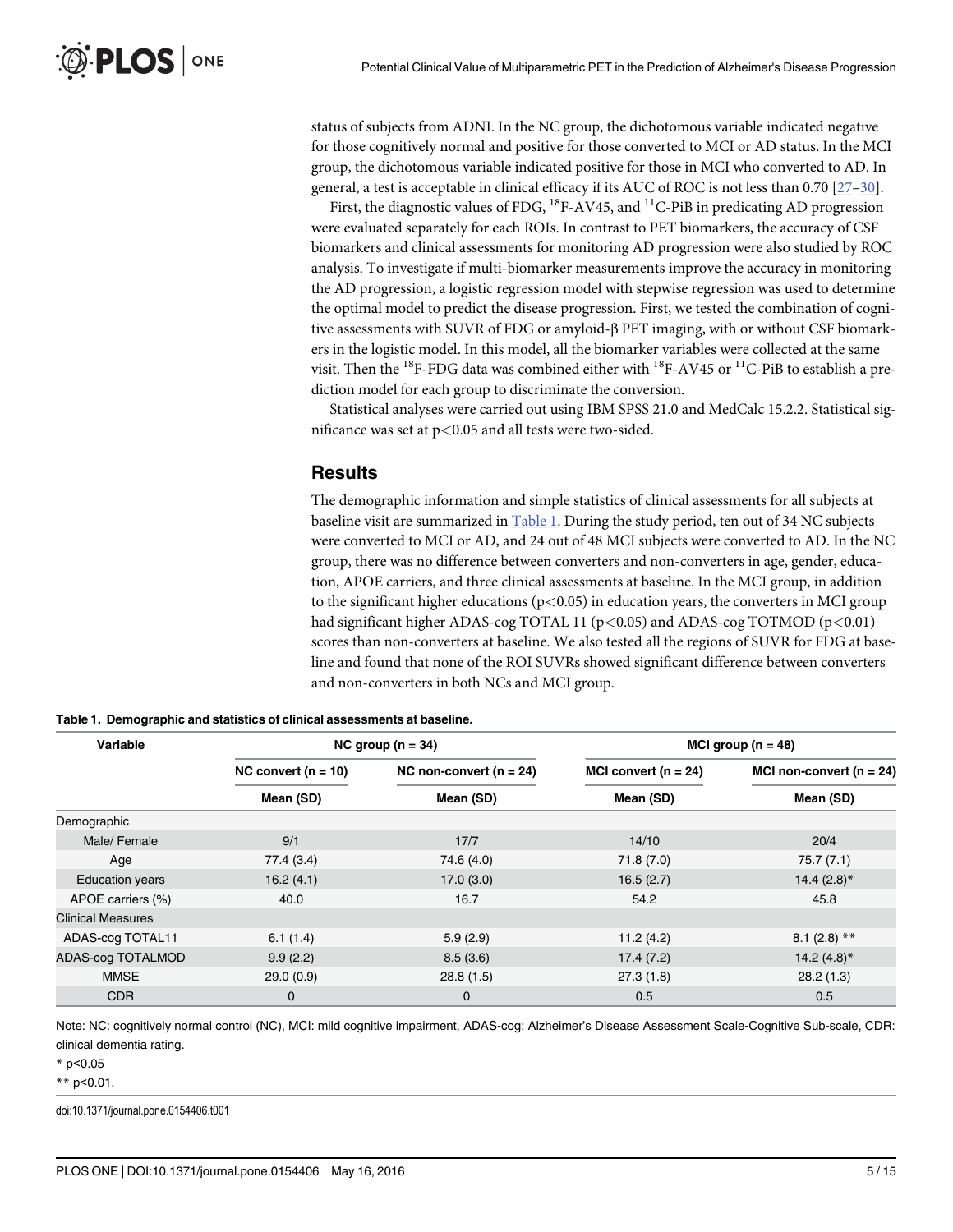<span id="page-5-0"></span>The results of ROC analysis for each PET ROI SUVRs are summarized in [Table 2.](#page-6-0) The FDG SUVRs of parietal, posterior cingulate, posterior precuneus, and caudate obtained significant prediction value for NC to MCI conversion (AUC>0.70). Among the 4 ROIs, the caudate had lowest specificity (48.8%) and accuracy (52.2%). The highest (specificity, accuracy) were attained by the posterior precunneus (87.4%, 85.7%), followed by parietal (83.3%, 82.2%), and posterior cingulate (79.5%, 79.1%). Most cortex ROIs of <sup>18</sup>F-AV45 were identified for predicating NC to MCI conversion, and AUC of the global cortex was 0.748 with both high sensitivity (78.6%) and specificity (74.5%), and the corresponding cut off value was 1.288 [\(Table 2](#page-6-0)). The highest sensitivity of  ${}^{18}F$ -AV45 was attained in the parietal, posterior cingulate, and posterior precuneus (92.9%). The ventral striatum (VST) obtained the highest AUC (0.822) with (85.7%, 74.5%) (sensitivity, specificity).  $^{11}$ C-PiB was not included in [Table 2](#page-6-0) for NC group, because all of the initial  $^{11}$ C-PiB scans in the study were conducted on those NC non-converters (or NC converters but before conversion) and MCIs. For MCI to AD, the ROI FDG SUVRs of the posterior precuneus, posterior cingulate, and lateral temporal provided high specificity (72.5% to 81.3%) and accuracy (70.6% to 78.3%). For  $^{11}$ C-PiB ROI SUVRs, the medial temporal, orbital frontal, prefrontal, anterior cingulate, lateral temporal, amygdala, hippocampus, and putamen had  $AUC > 0.700$  ([Table 2](#page-6-0)). The highest sensitivities were obtained in the medial temporal and hippocampus (88.9%), followed by the global cortex (77.8%) with SUVR cut-off at 2.207. However, lower specificity and accuracy were also found in the medial temporal (57.4%, 61.9%) and hippocampus (50.0%, 47.6%). In contrast, the AUC values for all  ${}^{18}$ F-AV45 ROI SUVR were less than 0.700 with poor performance in specificity for predicating MCI conversion. The sensitivity and specificity of  $^{18}$ F-AV45 for the global cortex was (79.4%, 46.9%) and with as low as 0.612 of AUC. Note that the posterior precunneus, and posterior cingulate FDG were identified to have significant predicating values (AUC>0.72) for both NC to MCI and MCI to AD conversion. It is also worth noting that the parietal, posterior precunneus, and posterior cingulate SUVRs of both FDG and <sup>18</sup>F-AV45 attained significant predicating values (AUC>0.72) for predicating NC to MCI conversion, and the lateral temporal SUVRs of both  $^{18}$ F-FDG and  $^{11}$ C-PiB were identified (AUC>0.70) for predicating MCI to AD conversion.

As listed in [Table 3](#page-7-0) for ROC analysis of CSF biomarkers and clinical assessments, CSF  $\mathsf{A}\beta$ showed highest AUC (0.850) with (100.0%, 82.1%) (sensitivity, specificity) for NC to MCI conversion. For MCI to AD, t-tau was the only significant CSF biomarker (AUC>0.70) with 93.3% sensitivity and 43.6% specificity. All three clinical assessments had poor sensitivity (42.9% to 53.3%) for predicating NC to MCI conversion, but they all attained high AUC (0.868 to 0.916), as well as sensitivity (83.6% to 86.2%) and specificity (84.1% to 85.8%) for predicating MCI to AD conversion.

In the first logistic regression analysis of combined PET biomarkers and clinical assessments, the ROI SUVR of each three PET measurements (FDG, <sup>18</sup>F-AV45 and <sup>11</sup>C-PiB) was entered separately with the three clinical assessments, MMSE, ADAS-cog TOTAL11, and ADAS-cog TOTALMOD. The following three models were identified:

A:  $Logit(P) = 1.624+0.284*(ADASCogTOTALMOD)+7.832*FDG(PosPrecuneus)$ 17.957\*FDG(Parietal)

B: Logit(P) =  $15.467+0.084*(ADASCogTOTALMOD)-0.553*(MMSE)-3.950*FDG$ (PosCingulate)

C: Logit(P) =  $3.847 - 0.634*(MMSE) + 7.192^{*11}C-PiB(MedTemporal)$ .

Model A was selected for NC to MCI and AD conversion. Both model B and model C were selected for the prediction of MCI to AD conversion. The ROC curves of models A, B, and C are demonstrated in [Fig 1](#page-7-0), and the ROCs of each single PET biomarker and clinical assess-ments are also included in [Fig 1A, 1B and 1C,](#page-7-0) respectively. The results of corresponding ROC analysis were summarized in [Table 4](#page-8-0). The (AUC, sensitivity, specificity) for model A, B, and C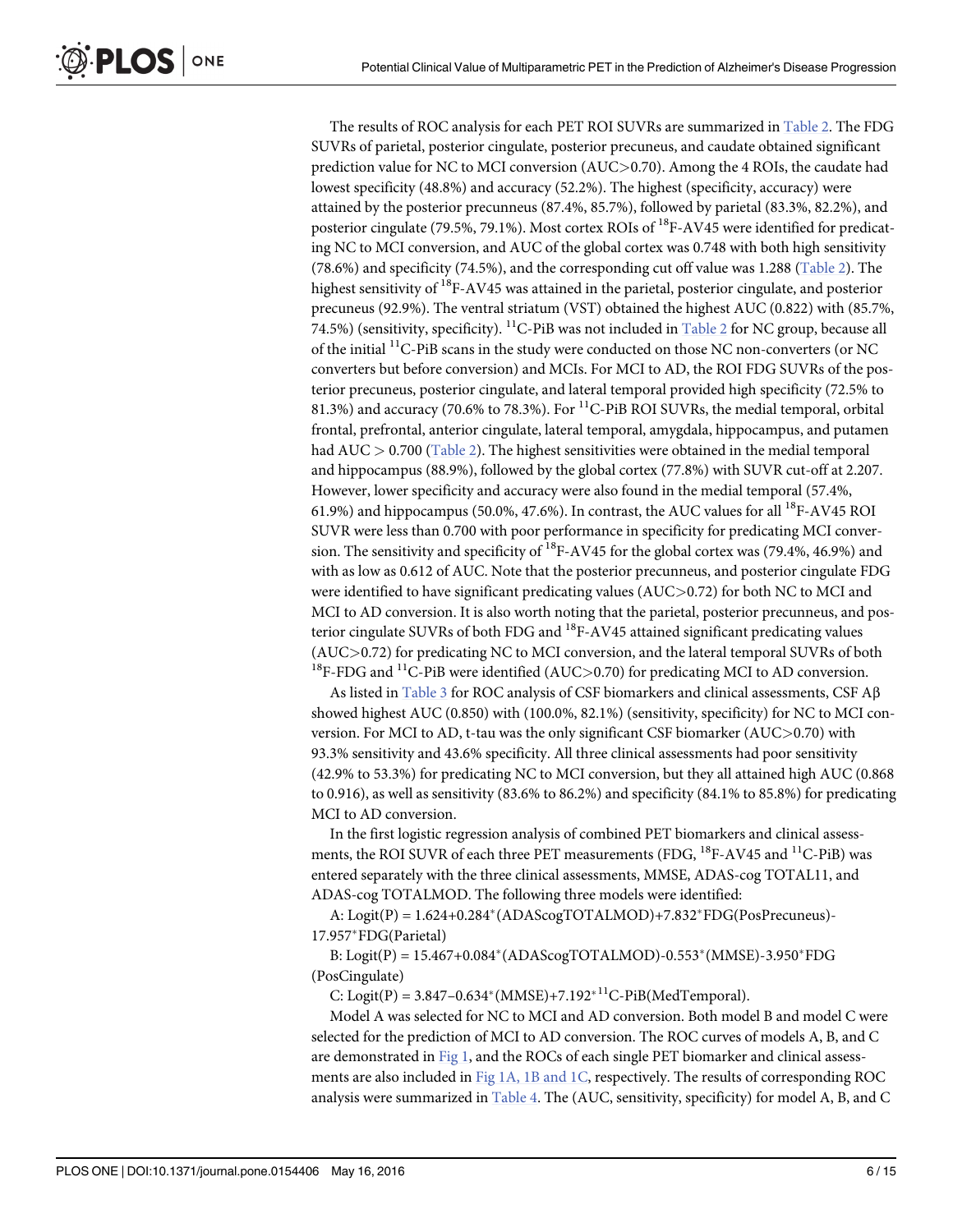| <b>Measurement</b> | Number of converted<br>(+)/ Non-converted<br>(-) PET scans | <b>AUC</b> | 95%CI           | <b>SUVR Mean±SD</b>                          | <b>SUVRcutoff</b> | Sensitivity (%) | Specificity (%) | Accuracy (%) |
|--------------------|------------------------------------------------------------|------------|-----------------|----------------------------------------------|-------------------|-----------------|-----------------|--------------|
| <b>NC convert</b>  |                                                            |            |                 |                                              |                   |                 |                 |              |
| <b>FDG</b>         | $15(+)/215(-)$                                             |            |                 |                                              |                   |                 |                 |              |
| Parietal           |                                                            | 0.804      | 0.747-0.853     | $(+).0.935\pm0.111; (-).1.067\pm0.153$       | 0.978             | 66.7            | 83.3            | 82.2         |
| PosCingulate       |                                                            | 0.751      | $0.690 - 0.805$ | $(+): 1.258 \pm 0.223; (-): 1.393 \pm 0.245$ | 1.265             | 93.3            | 79.5            | 79.1         |
| Caudate            |                                                            | 0.739      | $0.677 - 0.794$ | $(+).0.821\pm0.065; (-).0.942\pm0.195$       | 0.928             | 100             | 48.8            | 52.2         |
| PosPrecuneus       |                                                            | 0.722      | 0.659-0.778     | $(+):1.279\pm0.250; (-):1.384\pm0.201$       | 1.251             | 60.0            | 87.4            | 85.7         |
| GlobalCortex       |                                                            | 0.694      | 0.630-0.753     | $(+): 1.064 \pm 0.155; (-): 1.146 \pm 0.157$ | 0.996             | 53.3            | 91.6            | 89.1         |
| LatTemporal        |                                                            | 0.617      | $0.551 - 0.680$ | $(+).0.944\pm0.126; (-).0.997\pm0.114$       | 0.877             | 53.3            | 89.3            | 87.0         |
| $18$ F-AV45        | $14(+)/47(-)$                                              |            |                 |                                              |                   |                 |                 |              |
| <b>VST</b>         |                                                            | 0.822      | 0.703-0.908     | $(+): 1.519 \pm 0.275; (-): 1.223 \pm 0.226$ | 1.278             | 85.7            | 74.5            | 77.0         |
| AntCingulate       |                                                            | 0.772      | $0.647 - 0.870$ | $(+): 1.335 \pm 0.202; (-): 1.131 \pm 0.226$ | 1.183             | 85.7            | 74.5            | 77.0         |
| PreFrontal         |                                                            | 0.758      | $0.632 - 0.859$ | $(+):1.527\pm0.242; (-):1.306\pm0.244$       | 1.311             | 78.6            | 72.3            | 73.8         |
| LatTemporal        |                                                            | 0.754      | $0.627 - 0.855$ | $(+): 1.349 \pm 0.203; (-): 1.178 \pm 0.188$ | 1.246             | 78.6            | 78.7            | 78.7         |
| PosPrecuneus       |                                                            | 0.752      | $0.625 - 0.854$ | $(+): 1.583 \pm 0.275; (-): 1.348 \pm 0.324$ | 1.360             | 92.9            | 68.1            | 73.8         |
| GlobalCortex       |                                                            | 0.748      | $0.620 - 0.850$ | (+):1.447±0.203; (-):1.278±0.224             | 1.288             | 78.6            | 74.5            | 75.4         |
| PosCingulate       |                                                            | 0.739      | $0.610 - 0.843$ | (+):1.519±0.239; (-):1.324±0.310             | 1.329             | 92.9            | 63.8            | 70.4         |
| ObiFronCo          |                                                            | 0.737      | $0.609 - 0.842$ | $(+):1.521\pm0.253; (-):1.307\pm0.236$       | 1.551             | 64.3            | 85.1            | 80.3         |
| Parietal           |                                                            | 0.723      | 0.594-0.830     | $(+): 1.304 \pm 0.217; (-): 1.175 \pm 0.252$ | 1.168             | 92.9            | 68.1            | 73.8         |
| SupFronCo          |                                                            | 0.722      | 0.592-0.829     | $(+): 1.459 \pm 0.209; (-): 1.296 \pm 0.237$ | 1.318             | 78.6            | 72.3            | 73.8         |
| Amygdala           |                                                            | 0.705      | $0.575 - 0.815$ | $(+): 1.273 \pm 0.154; (-): 1.157 \pm 0.158$ | 1.125             | 85.7            | 48.9            | 57.4         |
| Putamen            |                                                            | 0.705      | 0.575-0.815     | $(+):1.612\pm0.210; (-):1.464\pm0.185$       | 1.645             | 57.1            | 89.4            | 82.0         |
| <b>MCI</b> convert |                                                            |            |                 |                                              |                   |                 |                 |              |
| <b>FDG</b>         | $59(+)/305(-)$                                             |            |                 |                                              |                   |                 |                 |              |
| PosPrecuneus       |                                                            | 0.742      | 0.694-0.786     | $(+): 1.143 \pm 0.176; (-): 1.293 \pm 0.152$ | 1.174             | 62.7            | 81.3            | 78.3         |
| PosCingulate       |                                                            | 0.720      | $0.671 - 0.766$ | $(+): 1.158 \pm 0.154; (-): 1.286 \pm 0.150$ | 1.161             | 54.2            | 81.3            | 76.1         |
| LatTemporal        |                                                            | 0.706      | 0.656-0.752     | $(+).0.874\pm0.099; (-).0.951\pm0.095$       | 0.899             | 61.0            | 72.5            | 70.6         |
| Parietal           |                                                            | 0.677      | $0.627 - 0.725$ | $(+).0.937\pm0.141; (-).1.016\pm0.113$       | 0.955             | 64.4            | 70.8            | 69.8         |
| GlobalCortex       |                                                            | 0.658      | $0.607 - 0.707$ | (+):1.037±0.098; (-):1.094±0.099             | 1.018             | 45.8            | 82.6            | 76.6         |
| $11$ C-PIB         | $9(+)/54(-)$                                               |            |                 |                                              |                   |                 |                 |              |
| MedTemporal        |                                                            | 0.759      | 0.635-0.858     | $(+): 1.518 \pm 0.179; (-): 1.348 \pm 0.187$ | 1.362             | 88.9            | 57.4            | 61.9         |
| ObiFronCo          |                                                            | 0.743      | 0.617-0.845     | $(+).2.236\pm0.576; (-).1.718\pm0.651$       | 2.207             | 77.8            | 68.5            | 69.8         |
| Amygdala           |                                                            | 0.733      | $0.606 - 0.836$ | $(+):1.699\pm0.266; (-):1.481\pm0.266$       | 1.530             | 77.8            | 64.8            | 66.7         |
| Hippocampus        |                                                            | 0.726      | 0.599-0.831     | $(+): 1.646 \pm 0.188; (-): 1.495 \pm 0.198$ | 1.494             | 88.9            | 50.0            | 47.6         |
| Putamen            |                                                            | 0.726      | 0.599-0.831     | $(+).2.347\pm0.551; (-).1.929\pm0.500$       | 2.456             | 66.7            | 83.3            | 81.0         |
| AntCingulate       |                                                            | 0.724      | $0.597 - 0.829$ | $(+).2.248 \pm 0.611; (-).1.756 \pm 0.682$   | 2.131             | 77.8            | 61.1            | 63.5         |
| PreFrontal         |                                                            | 0.708      | 0.580-0.816     | $(+).2.312\pm0.656; (-).1.803\pm0.702$       | 2.172             | 77.8            | 63.0            | 65.1         |
| LatTemporal        |                                                            | 0.702      | $0.573 - 0.810$ | $(+):2.045\pm0.541; (-):1.613\pm0.586$       | 2.171             | 77.8            | 72.2            | 73.0         |
| PosPrecuneus       |                                                            | 0.698      | 0.569-0.807     | $(+).2.638\pm0.763; (-).2.082\pm0.817$       | 2.549             | 77.8            | 70.4            | 71.5         |
| PosCingulate       |                                                            | 0.698      | 0.569-0.807     | $(+):2.640\pm0.772; (-):2.108\pm0.780$       | 2.493             | 77.8            | 70.4            | 71.5         |
| GlobalCortex       |                                                            | 0.687      | 0.558-0.798     | (+):2.148±0.514; (-):1.737±0.616             | 2.207             | 77.8            | 72.2            | 73.0         |
| $18$ F-AV45        | $34(+)/49(-)$                                              |            |                 |                                              |                   |                 |                 |              |
| Parietal           |                                                            | 0.645      | 0.532-0.747     | $(+): 1.556 \pm 0.355; (-): 1.444 \pm 0.353$ | 1.257             | 73.5            | 53.1            | 61.5         |
| SupFronCo          |                                                            | 0.618      | 0.504-0.722     | (+):1.609±0.400; (-):1.440±0.332             | 1.230             | 85.3            | 40.8            | 59.0         |
| AntCingulate       |                                                            | 0.616      | $0.503 - 0.721$ | $(+): 1.422 \pm 0.374; (-): 1.287 \pm 0.329$ | 1.117             | 82.4            | 44.9            | 60.3         |
| GlobalCortex       |                                                            | 0.612      | 0.498-0.717     | $(+): 1.555 \pm 0.351; (-): 1.420 \pm 0.325$ | 1.285             | 79.4            | 46.9            | 60.2         |
| Occipital          |                                                            | 0.604      | $0.491 - 0.710$ | $(+): 1.550 \pm 0.304; (-): 1.455 \pm 0.280$ | 1.439             | 61.8            | 59.2            | 60.3         |
| PosCingulate       |                                                            | 0.598      | 0.484-0.704     | $(+):1.711\pm0.426; (-):1.567\pm0.416$       | 1.328             | 85.3            | 44.9            | 61.4         |
| PosPrecuneus       |                                                            | 0.577      | 0.464-0.685     | $(+): 1.725 \pm 0.470; (-): 1.580 \pm 0.456$ | 1.243             | 82.4            | 42.9            | 59.1         |

#### <span id="page-6-0"></span>[Table 2.](#page-5-0) PET biomarker- and ROI-specific efficacy in predicating Alzheimer's disease progression.

Note: ROI: region of interest; NC: cognitively normal control (NC), MCI: mild cognitive impairment, ADAS-cog: Alzheimer's Disease Assessment Scale-Cognitive Sub-scale, PosCingulate: posterior cingulate; PosPrecuneus: posterior precuneus; VST: ventral striatum; AntCingulate: anterior cingulate; PreFrontal: prefrontal cortex; LatTemporal: lateral temporal cortex; GlobalCortex: union of orbital frontal, prefrontal, superior frontal, lateral temporal, parietal, posterior precuneus, occipital, anterior cingulate, and posterior cingulate; ObiFronCo: orbital frontal cortex; SupFronCo: superior frontal cortex; MedTemporal: medial temporal cortex.

doi:10.1371/journal.pone.0154406.t002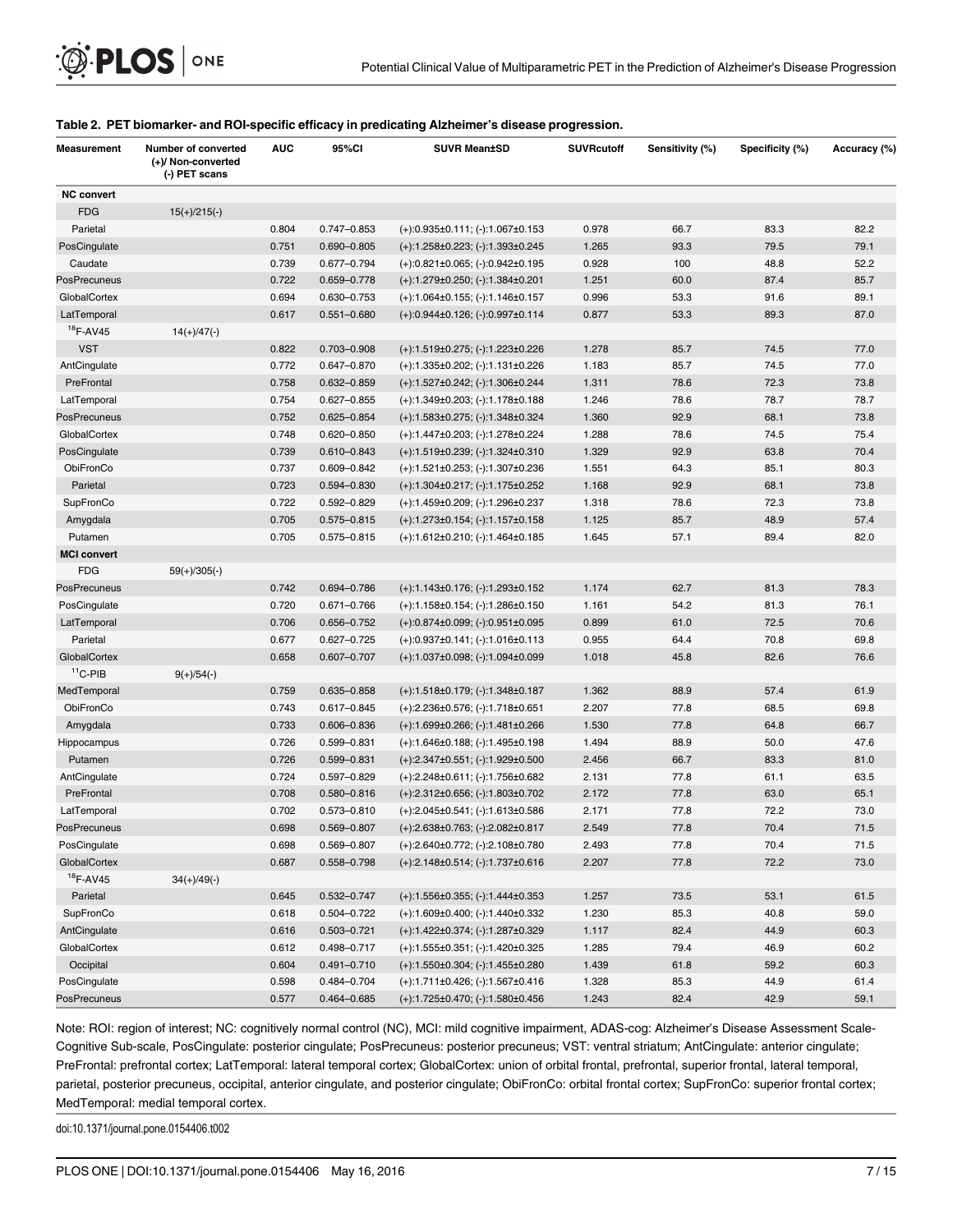| <b>Measurement</b>  | <b>AUC</b> | 95%CI           | cutoff          | Sensitivity (%) | Specificity (%) | Accuracy (%) |
|---------------------|------------|-----------------|-----------------|-----------------|-----------------|--------------|
| <b>NC convert</b>   |            |                 |                 |                 |                 |              |
| <b>CSF</b>          |            |                 |                 |                 |                 |              |
| $A\beta$            | 0.850      | 0.735-0.929     | 171.3 (pg/ml)   | 100             | 82.1            | 83.6         |
| $p$ -tau/ A $\beta$ | 0.725      | $0.590 - 0.836$ | 0.145           | 100             | 60.8            | 64.0         |
| t-tau/ $A\beta$     | 0.685      | $0.551 - 0.800$ | 0.360           | 100             | 59.3            | 62.7         |
| p-tau               | 0.604      | $0.464 - 0.732$ | 24.2 (pg/ml)    | 100             | 47.1            | 51.8         |
| t-tau               | 0.574      | $0.437 - 0.703$ | 62.7 (pg/ml)    | 100             | 47.2            | 51.8         |
| Cognitive           |            |                 |                 |                 |                 |              |
| ADAS-cog TOTALMOD   | 0.782      | 0.723-0.834     | 16.00           | 53.3            | 97.7            | 94.8         |
| ADAS-cog TOTAL11    | 0.753      | $0.692 - 0.807$ | 10.67           | 46.7            | 96.7            | 93.5         |
| <b>MMSE</b>         | 0.690      | $0.625 - 0.750$ | 27              | 42.9            | 92.0            | 89.0         |
| <b>MCI convert</b>  |            |                 |                 |                 |                 |              |
| <b>CSF</b>          |            |                 |                 |                 |                 |              |
| t-tau               | 0.730      | $0.617 - 0.25$  | 74 (pg/ml)      | 93.3            | 43.6            | 53.2         |
| t-tau/ $A\beta$     | 0.667      | $0.552 - 0.769$ | 1.078           | 43.7            | 87.3            | 78.5         |
| p-tau               | 0.654      | $0.523 - 0.771$ | $33$ (pg/ml)    | 82.4            | 51.1            | 59.7         |
| $p$ -tau/ A $\beta$ | 0.644      | $0.513 - 0.762$ | 0.168           | 88.2            | 40.0            | 53.2         |
| $A\beta$            | 0.626      | $0.510 - 0.731$ | 127.9 $(pg/ml)$ | 52.9            | 79.4            | 73.8         |
| Cognitive           |            |                 |                 |                 |                 |              |
| <b>MMSE</b>         | 0.916      | 0.883-0.943     | 25.00           | 83.6            | 85.4            | 85.2         |
| ADAS-cog TOTALMOD   | 0.887      | $0.850 - 0.918$ | 22.67           | 86.2            | 85.8            | 85.8         |
| ADAS-cog TOTAL11    | 0.868      | $0.829 - 0.901$ | 13.67           | 84.5            | 84.1            | 84.2         |

<span id="page-7-0"></span>

| Table 3. Diagnostic potential of CSF biomarkers and clinical assessments in predicating Alzheimer's disease progression. |  |
|--------------------------------------------------------------------------------------------------------------------------|--|
|                                                                                                                          |  |

Note: NC: cognitively normal control, MCI: mild cognitive impairment, ADAS-cog: Alzheimer's Disease Assessment Scale-Cognitive Sub-scale, AUC: area under curve of receiver operating characteristic.

doi:10.1371/journal.pone.0154406.t003



[Fig 1. R](#page-5-0)eceiver operating characteristic curves generated from logistic regression models of combined biomarkers for predicting conversions in cognitively normal control (NC) and mild cognitive impairment (MCI) groups. (A) ROCs of model A, ADAS-cog TOTALMOD,  $^{18}$ F-FDG SUVR of posterior precuneus and parietal for conversion from NC to MCI. (B) ROC conversion from MCI to AD. The logistic regression models: Model A: Logit(P) = 1.624+0.284\*(ADAScogTOTALMOD)+7.832\*FDG (PosPrecuneus)-17.957\*FDG(Parietal); Model B: Logit(P) = 15.467+0.084\*(ADAScogTOTALMOD)-0.553\*(MMSE)-3.950\*FDG(PosCingulate); Model C: Logit(P) = 3.847–0.634\*(MMSE)+7.192\*11C-PiB (MedTemporal). PosCingulate: posterior cingulate; PosPrecuneus: posterior precuneus; MedTemporal: mesial temporal cortex.

doi:10.1371/journal.pone.0154406.g001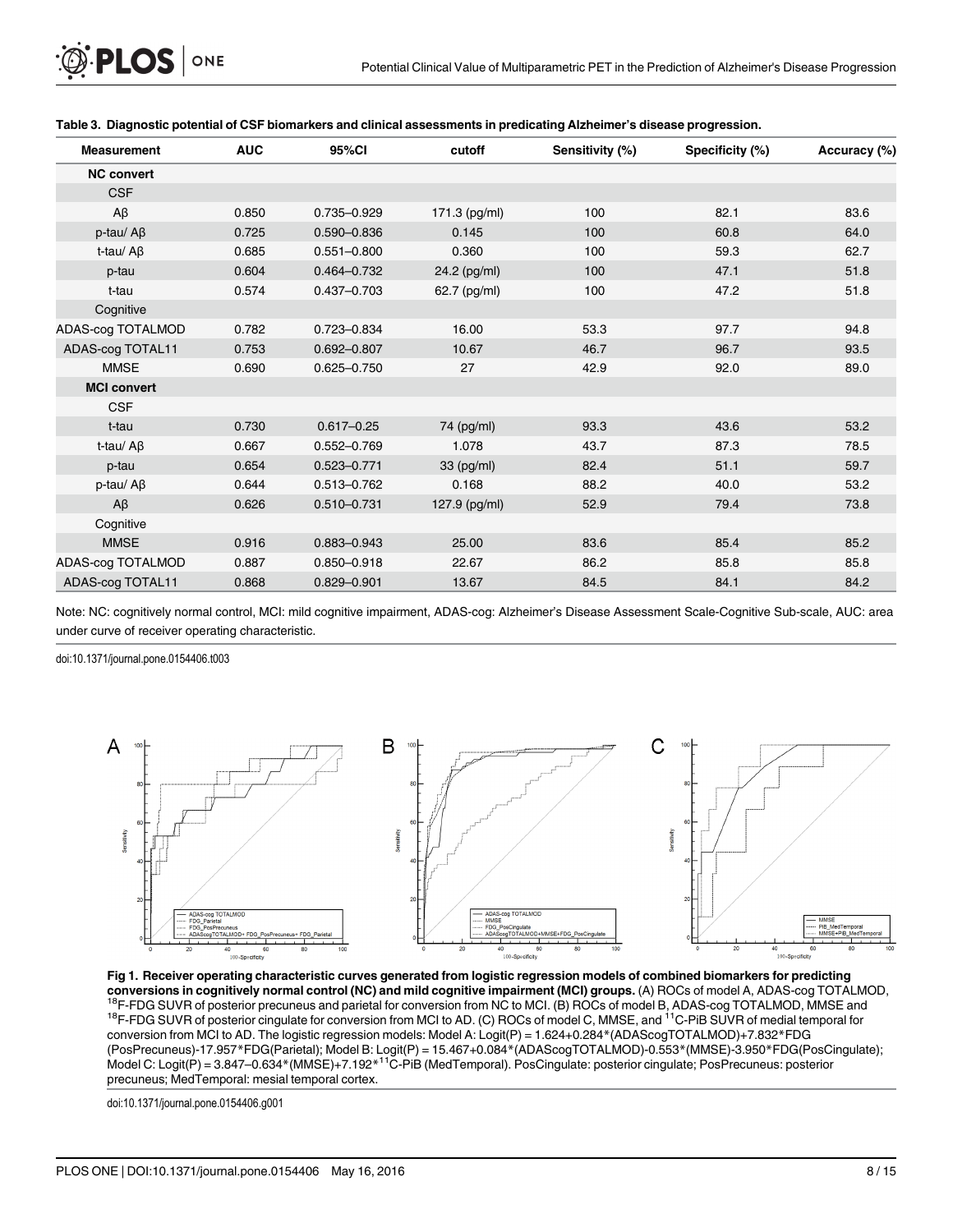<span id="page-8-0"></span>

| <b>Variables</b>    | <b>AUC</b> | 95%CI           | Sensitivity (%) | Specificity (%) | Accuracy (%) | <b>Compared with the</b><br>combined variable |               |
|---------------------|------------|-----------------|-----------------|-----------------|--------------|-----------------------------------------------|---------------|
|                     |            |                 |                 |                 |              | <b>Z</b> statistics                           | P level       |
| <b>NC convert</b>   |            |                 |                 |                 |              |                                               |               |
| ADAScogTOTALMOD     | 0.782      | 0.723-0.834     | 53.3            | 97.7            | 94.8         | 2.582                                         | $0.0098**$    |
| PosPrecuneus of FDG | 0.722      | $0.659 - 0.779$ | 60.0            | 87.4            | 85.6         | 1.324                                         | 0.1855        |
| Parietal of FDG     | 0.804      | $0.747 - 0.854$ | 66.7            | 83.3            | 82.2         | 0.860                                         | 0.3900        |
| <b>Model A</b>      | 0.877      | $0.827 - 0.916$ | 80.0            | 94.9            | 93.9         |                                               |               |
| <b>MCI convert</b>  |            |                 |                 |                 |              |                                               |               |
| ADAScogTOTALMOD     | 0.898      | $0.861 - 0.927$ | 86.2            | 85.4            | 85.5         | 2.587                                         | $0.0097**$    |
| MMSE                | 0.916      | $0.882 - 0.943$ | 83.6            | 85.1            | 84.9         | 2.202                                         | $0.0277*$     |
| PosCingulate of FDG | 0.726      | 0.676-0.772     | 54.4            | 79.9            | 75.7         | 5.127                                         | $< 0.0001$ ** |
| <b>Model B</b>      | 0.932      | $0.901 - 0.956$ | 96.4            | 81.2            | 83.6         |                                               |               |
| MMSE                | 0.870      | 0.759-0.942     | 77.8            | 78.8            | 78.7         | 1.173                                         | 0.2409        |
| MedTemporal of PiB  | 0.759      | $0.632 - 0.859$ | 88.9            | 57.4            | 61.9         | 1.989                                         | $0.0467*$     |
| <b>Model C</b>      | 0.915      | 0.814-0.971     | 77.8            | 90.4            | 88.5         |                                               |               |

#### [Table 4.](#page-5-0) Diagnostic values of combined PET biomarkers and clinical assessments in predicating Alzheimer's disease progression.

Note: NC: cognitively normal control (NC), MCI: mild cognitive impairment, ADAS-cog: Alzheimer's Disease Assessment Scale-Cognitive Sub-scale, AUC: area under curve, PosCingulate: posterior cingulate; PosPrecuneus: posterior precuneus. The 3 logistic regression models are listed below in detail: Model A: Logit(P) = 1.624+0.284\*(ADAScogTOTALMOD)+7.832\*FDG(PosPrecuneus)-17.957\*FDG(Parietal); Model B: Logit(P) = 15.467+0.084\* (ADAScogTOTALMOD)-0.553\* (MMSE)-3.950\*FDG (PosCingulate); Model C: Logit(P) = 3.847–0.634\* (MMSE)+7.192\*11C-PiB (MedTemporal). \* p<0.05

\*\* p<0.01.

doi:10.1371/journal.pone.0154406.t004

were (0.877, 80.0%, 94.9%), (0.932, 96.4%, 81.2%), and (0.915, 77.8%, 90.4%), respectively. The AUC of Model A was significantly higher than AUC of ADAS-cog TOTALMOD ( $p<0.01$ ). Model B improved AUC significantly in contrast to each of its components for predication of MCI conversion ( $p<0.01$  for ADAS-cog TOTALMOD and FDG posterior cingulate, and p<0.03 for MMSE). The AUC for Model C is only significantly higher than the AUC of <sup>11</sup>C-PiB medial temporal SUVR. Adding the CSF concentration and APOE  $\varepsilon$ 4 did not bring additional benefit to the stepwise logistic regression models.

In the second logistic regression analysis, most of the scans we chose as pairs were conducted at the same visit (137 pairs of  ${}^{18}$ F-FDG and  ${}^{18}$ F-AV45: only four pairs had 1-year intervals 81 pairs of <sup>18</sup>F-FDG and <sup>11</sup>C-PiB: only two pairs had 1-year intervals). Five significantly improved ( $p$ <0.05) logistic regression models were identified for using <sup>18</sup>F-FDG and <sup>18</sup>F-AV45 to predicate NC conversion [\(Fig 2](#page-9-0)). However, the improvements of AUC in the 5 identified models were not statistically significant (p>0.05). When <sup>18</sup>F-FDG combined with <sup>18</sup>F-AV45 or <sup>11</sup>C-PiB for predicating MCI conversion, neither was significant in the logistic regression model.

#### **Discussion**

According to the current research, the decline of clinical function may appear years after the changes of PET imaging or CSF data [\[11,](#page-12-0) [31\]](#page-13-0). That means when the clues of conversion from imaging were observed, the clinical symptoms may not present at the same visit time. Taking this feature of progression into consideration, the longitudinal study was intended to accurately evaluate the value of biomarkers over time. Several studies also using ADNI data have been working on the predictive value of different measurements and achieving quite meaningful results [\[20](#page-12-0), [32](#page-13-0), [33](#page-13-0)]. Compared to a relatively short follow-up study [[32](#page-13-0)], our study added more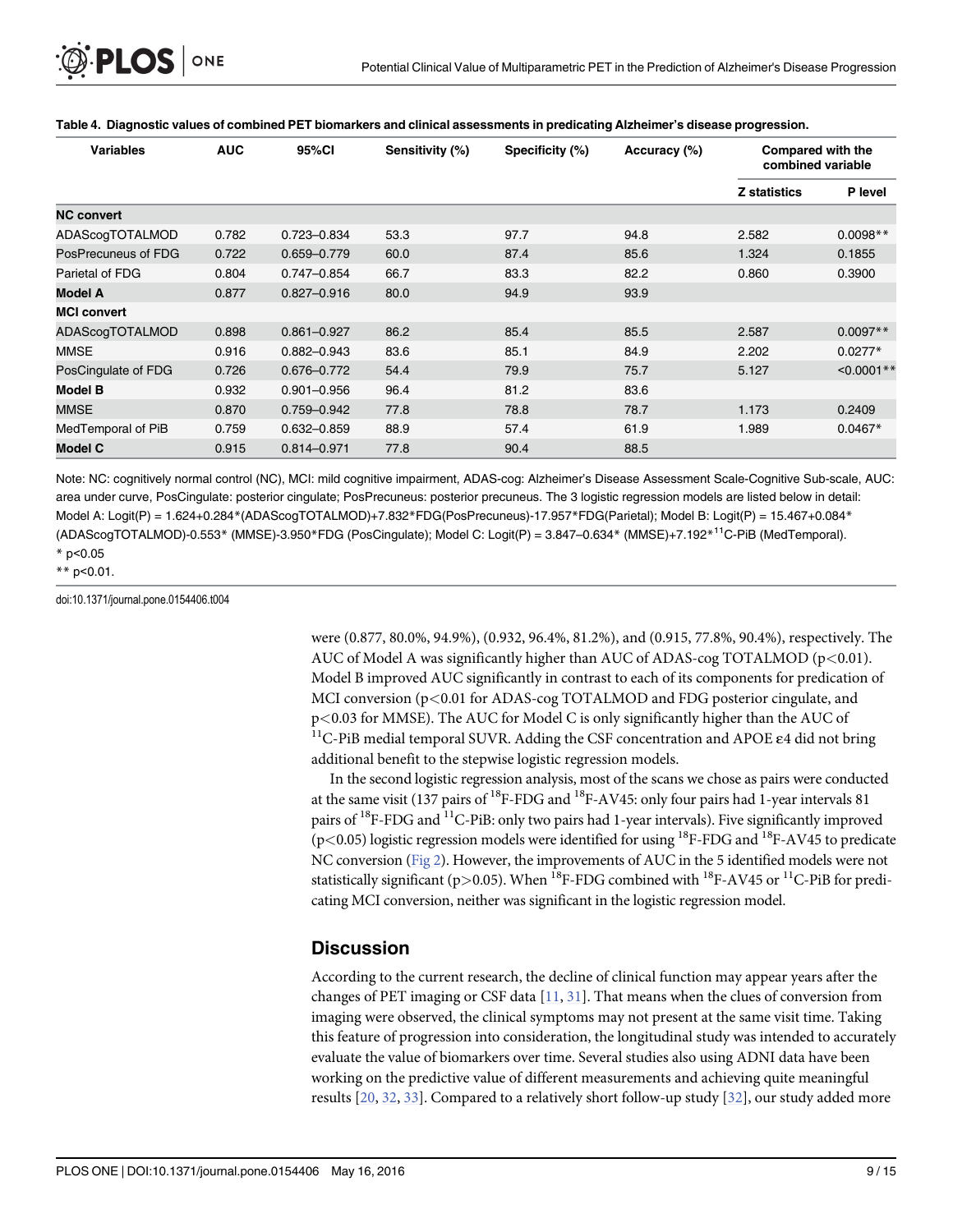<span id="page-9-0"></span>

[Fig 2.](#page-8-0) Receiver operating characteristic curves (ROCs) generated from logistic regression models of combined biomarkers of <sup>18</sup>F-FDG and<br><sup>18</sup>F-AV45 for predicting conversions in cognitively normal control subjects. (A) ROC ROCs of model B, <sup>18</sup>F-AV45(VST), and FDG(PosPrecuneus). (C) ROCs of model C, <sup>18</sup>F-AV45(VST), and FDG(Occipital). (D) ROCs of model C, AV45 (AntCingulate), and FDG(Occipital). (E) ROCs of model E, <sup>18</sup>F-AV45(PreFrontal), and FDG(Occipital). The models A to E are expressed as below: Model A: Logit(P) = 6.580+2.724\*<sup>18</sup>F-AV45(VST)-9.105\* FDG(PosCingulate); Model B Logit(P) = 6.773+2.909\*<sup>18</sup>F-AV45(VST)-9.332\*FDG (PosPrecuneus); Model C: Logit(P) = 3.048+3.495\*18F-AV45(VST)-7.959\*FDG(Occipital); Model D: Logit(P) = 3.739+3.947\*18F-AV45(AntCingulate)- 8.735\*FDG(Occipital); Model E: Logit(P) = 4.063+3.005\*18F-AV45(PreFrontal)-8.468\*FDG(Occipital). PosCingulate: posterior cingulate; PosPrecuneus: posterior precuneus; VST: ventral striatum; AntCingulate: anterior cingulate; PreFrontal: prefrontal cortex.

doi:10.1371/journal.pone.0154406.g002

value in monitoring and predicting AD progression. Additionally, the inclusion of subjects in our study was based on the database with more available longitudinal PET imaging data, which was different from previous studies focusing on other biomarkers.

APOE ε4 is one of the most prominent genotypes in the onset of AD and has effects on other biomarkers like CSF levels of Aβ42 [[34](#page-13-0)]. As an inherent genetic biomarker, the copies of APOE ε4 alleles do not differ from conversion vs. non-conversion at baseline in our study, which was similar with previous result [\[35\]](#page-13-0). However, the number of subjects with APOE ε4 carriers in the NC group was significantly lower than subjects in the MCI or AD group in the study (results not shown).

In the study, the cerebellum was chosen as the reference region for PET quantification, as it is commonly believed that FDG uptake in the cerebellum is not affected in MCI and AD, and that amyloid-β binding in the cerebellum is negligible in MCI and AD [[36\]](#page-13-0). Quantitative FDG PET has been widely used in metabolic imaging of Alzheimer's disease. Besides SUVR with conventional ROI determined by manually or templates, several other measurements, such as hypometabolic convergence index (HCI) [\[37](#page-13-0), [38\]](#page-13-0) and statistical-based clusters derived from FDG PET imaging, also helped in characterizing and predicting the AD progression. Regions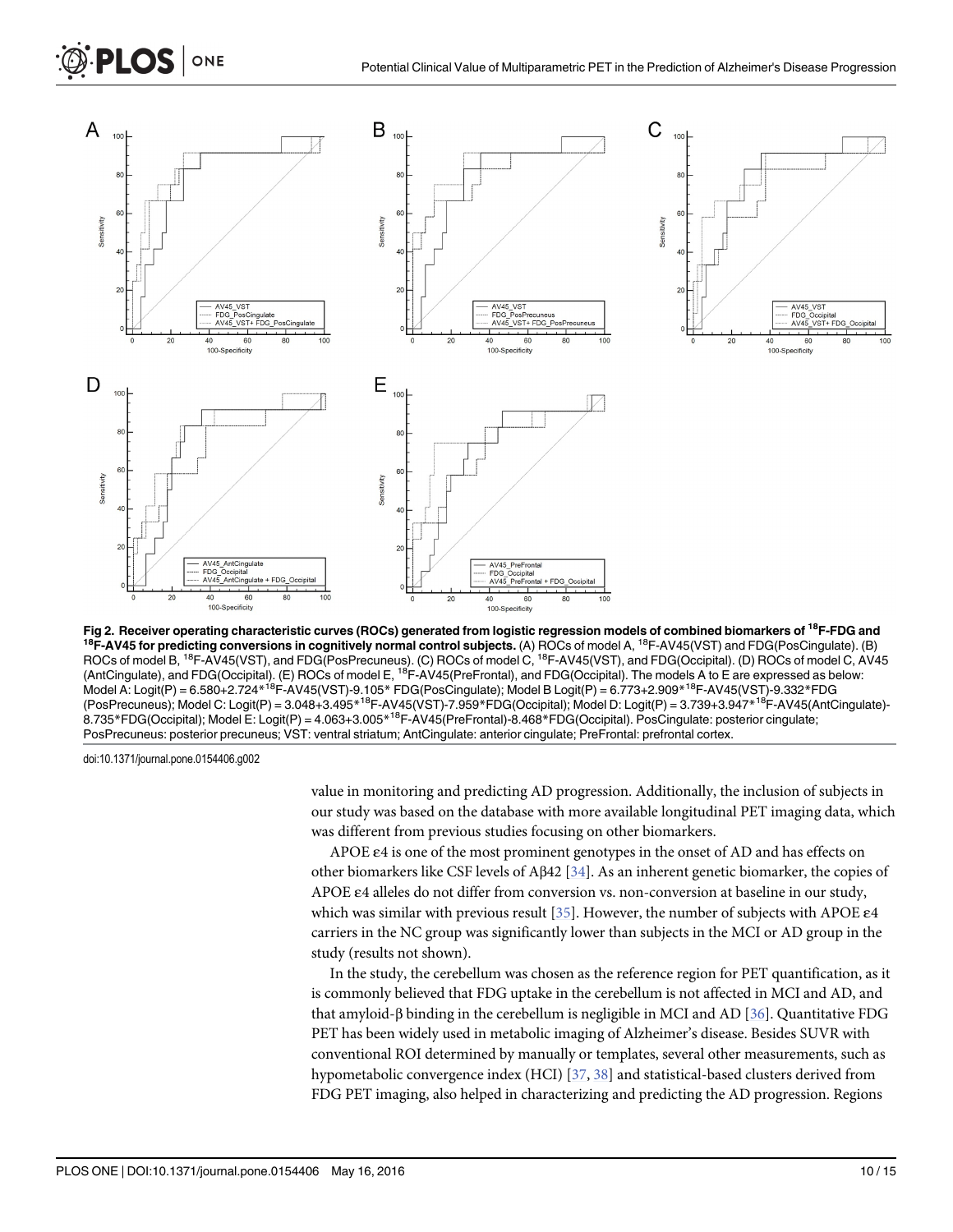<span id="page-10-0"></span>associated with metabolic reduction in AD were mostly found in temporoparietal association cortices, and temporoparietal and posterior cingulate proved to be the target areas for diagnosis and monitoring AD progression [[36](#page-13-0), [39](#page-13-0)]. Hypometabolism of the posterior precuneus was also reported in several MCI conversion studies [[40](#page-13-0), [41](#page-13-0)]. Our results also clearly demonstrated that the parietal seemed to be the best indicator region in early phase of conversion, while posterior precuneus and cingulate were the regions with higher AUC and predictive value in MCI to AD, which were of potential clinical value for the diagnosis of AD progression.

For the amyloid imaging analysis, a high correlation between  $^{18}$ F-AV45 and  $^{11}$ C-PiB regions was confirmed by previous studies  $[12, 42]$  $[12, 42]$  $[12, 42]$  $[12, 42]$  $[12, 42]$ . Increased amyloid deposition was discovered in the frontal, temporal, parietal, cingulate, precuneus and striatum by other researchers [[43](#page-14-0), [44](#page-14-0)]. Note that the ability of these two tracers and their associated regions differed in our study: regions of 11C-PiB imaging acted effectively in distinguishing MCI converters from non-converters, and regions of  $^{18}$ F-AV45 imaging were sensitive to detect early stages of disease progression in the NC group. This could be due to the difference in studied population and scan time difference between the two tracers in the study.

In the study we demonstrated that  ${}^{11}C$ -PiB ROI SUVRs had high predictive value for MCI conversion to AD, which was consistent with other studies [[19](#page-12-0), [45](#page-14-0)]. It was reported that the best predicted region in <sup>11</sup>C-PiB to discriminate AD from MCI was the lateral frontal cortex with an AUC of 0.86, 65% sensitivity and 75% specificity  $[19]$ , which was higher than the ROI AUC values in our study. However, the limited 29 subjects and limited 2-year follow-up time should be taken into consideration when comparing the two studies  $[46]$  $[46]$ .

In the <sup>18</sup>F-AV45 imaging section of  $Table 2$ , more regions showed predictive significance in the NC progression. Among them, the VST indicated the highest AUC (0.822), sensitivity (85.7%) and specificity (74.5%). This was consistent with the results that amyloid deposition may begin in the striatum area [\[47,](#page-14-0) [48\]](#page-14-0). All ROI AUCs of <sup>18</sup>F-AV45 for monitoring the MCI to AD progression were less than 0.7, which is usually considered as low predictive value in ROC analysis. Although there was still no conclusive opinion for the performance of predicting MCI conversion, several previous studies have highlighted the usefulness of  $^{18}$ F-AV45 in differentiating AD vs NC  $[49, 50]$  $[49, 50]$  $[49, 50]$  $[49, 50]$  $[49, 50]$ .

From the single variable analysis of CSF biomarkers, CSF Aβ, and ratio of p-tau to Aβ worked well as predictors in the NC group, whilst CSF t-tau provided high sensitivity in predicating MCI conversion. However, in the logistic regression analysis, only PET biomarkers were selected in the models for prediction NC and MCI conversion. Note that our database was based on the PET imaging scans, and only about 60% of the subjects had CSF data. This may explain why the results did not improve significantly by adding CSF data, and CSF biomarkers were excluded in the final logistic model for progression. Previous studies showed that the multiparametric mea-surements with CSF information improved accuracy in predicating AD progression [\[33](#page-13-0), [35](#page-13-0)].

The combined ADAS-cog, MMSE and FDG SUVR of the posterior cingulate was identified as the best multiparametric input model for MCI conversion with AUC of 0.932, and the improvement was more significant than any single input ROC analysis. In the second logistic regression analysis for studying the possible improvements, there was not any significant improvement in AUC when combining FDG with  $^{18}$ F-AV45 or  $^{11}$ C-PiB and single PET input. The improvements did not reach the statistical p value of 0.05, but it is worth further to be investigated in the ongoing project.

#### **Conclusions**

In conclusion, ROC analysis with up to 96 months of longitudinal data identified ROI SUVRs of FDG PET for monitoring NC to MCI, and MCI to AD progression. <sup>18</sup>F-AV45 is of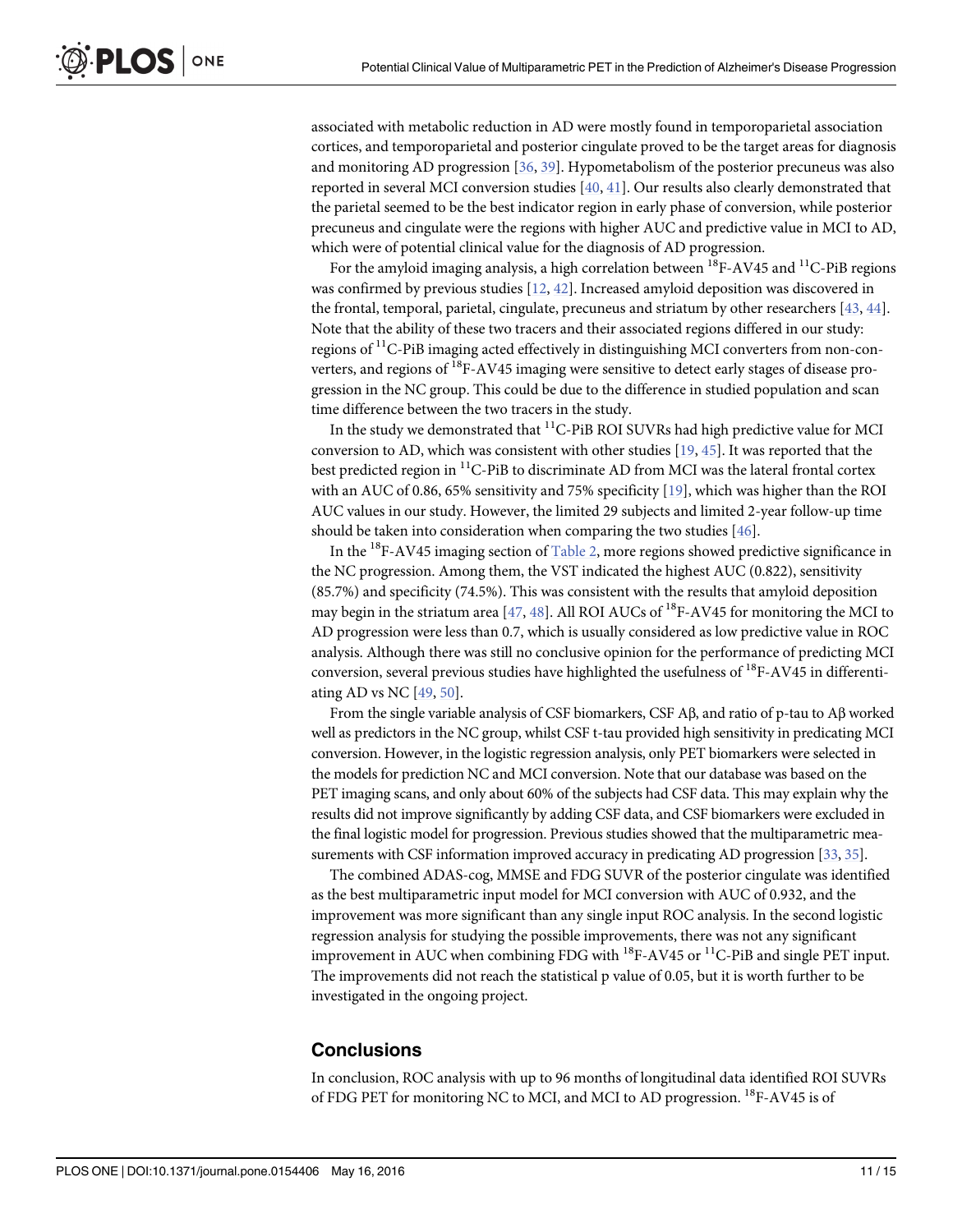<span id="page-11-0"></span>significant prediction value for early diagnosis of AD, while  ${}^{11}C$ -PiB is suggested for monitoring the disease progression at late stage AD. Quantitative FDG and <sup>11</sup>C-PiB PET with clinical cognitive assessments significantly improved accuracy in the predication of AD progression.

## Supporting Information

[S1 File.](http://www.plosone.org/article/fetchSingleRepresentation.action?uri=info:doi/10.1371/journal.pone.0154406.s001) The 82 subject IDS. The list of 82 subject IDs used for downloading from ADNI database ([http://adni.loni.usc.edu](http://adni.loni.usc.edu/)) were listed in S1 File. (DOCX)

## Acknowledgments

Data used in preparation of this article were obtained from the Alzheimer's Disease Neuroimaging Initiative (ADNI) database ([adni.loni.usc.edu\)](http://adni.loni.usc.edu). As such, the investigators within the ADNI contributed to the design and implementation of ADNI and/or provided data but did not participate in analysis or writing of this report. A complete listing of ADNI investigators can be found at: [http://adni.loni.usc.edu/wpcontent/uploads/how\\_to\\_apply/-ADNI\\_](http://adni.loni.usc.edu/wpcontent/uploads/how_to_apply/-ADNI_Acknowledgement_List.pdf) [Acknowledgement\\_List.pdf](http://adni.loni.usc.edu/wpcontent/uploads/how_to_apply/-ADNI_Acknowledgement_List.pdf)

Data collection and sharing for this project was funded by the Alzheimer's Disease Neuroimaging Initiative (ADNI) (National Institutes of Health Grant U01 AG024904) and DOD ADNI (Department of Defense award number W81XWH-12-2-0012). ADNI is funded by the National Institute on Aging, the National Institute of Biomedical Imaging and Bioengineering, and through generous contributions from the following: Alzheimer's Association; Alzheimer's Drug Discovery Foundation; Araclon Biotech; BioClinica, Inc.; Biogen Idec Inc.; Bristol-Myers Squibb Company; Eisai Inc.; Elan Pharmaceuticals, Inc.; Eli Lilly and Company; EuroImmun; F. Hoffmann-La Roche Ltd and its affiliated company Genentech, Inc.; Fujirebio; GE Healthcare;; IXICO Ltd.; Janssen Alzheimer Immunotherapy Research & Development, LLC.; Johnson & Johnson Pharmaceutical Research & Development LLC.; Medpace, Inc.; Merck & Co., Inc.; Meso Scale Diagnostics, LLC.; NeuroRx Research; Neurotrack Technologies; Novartis Pharmaceuticals Corporation; Pfizer Inc.; Piramal Imaging; Servier; Synarc Inc.; and Takeda Pharmaceutical Company. The Canadian Institutes of Health Research is providing funds to support ADNI clinical sites in Canada. Private sector contributions are facilitated by the Foundation for the National Institutes of Health [\(www.fnih.org\)](http://www.fnih.org/). The grantee organization is the Northern California Institute for Research and Education, and the study is coordinated by the Alzheimer's Disease Cooperative Study at the University of California, San Diego. ADNI data are disseminated by the Laboratory for Neuro Imaging at the University of Southern California.

This work of the author was in part supported by the China Scholarship Council (No. 201406010242).

#### Author Contributions

Conceived and designed the experiments: Alzheimer's Disease Neuroimaging Initiative (ADNI). Performed the experiments: Alzheimer's Disease Neuroimaging Initiative (ADNI). Analyzed the data: XC YZ HC RG DH. Contributed reagents/materials/analysis tools: RW HC. Wrote the paper: XC YZ SR.

#### **References**

2013 Alzheimer's disease facts and figures. Alzheimers Dement. 2013; 9(2):208-45. doi: [10.1016/j.](http://dx.doi.org/10.1016/j.jalz.2013.02.003) [jalz.2013.02.003](http://dx.doi.org/10.1016/j.jalz.2013.02.003) PMID: [23507120](http://www.ncbi.nlm.nih.gov/pubmed/23507120)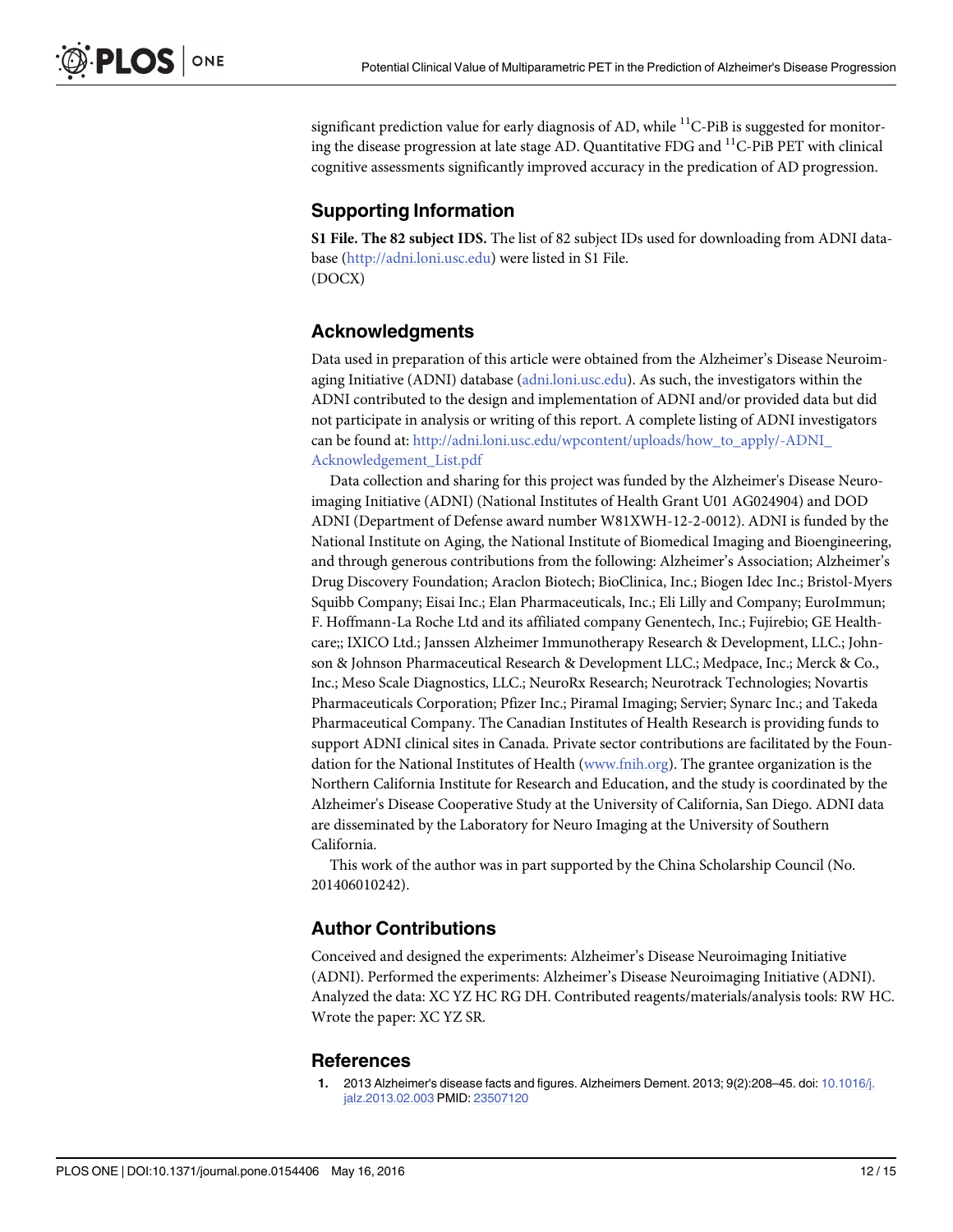- <span id="page-12-0"></span>[2.](#page-1-0) Hebert LE, Weuve J, Scherr PA, Evans DA. Alzheimer disease in the United States (2010–2050) estimated using the 2010 census. Neurology. 2013; 80(19):1778–83. doi: [10.1212/WNL.](http://dx.doi.org/10.1212/WNL.0b013e31828726f5) [0b013e31828726f5](http://dx.doi.org/10.1212/WNL.0b013e31828726f5) PMID: [23390181](http://www.ncbi.nlm.nih.gov/pubmed/23390181)
- [3.](#page-1-0) Jessen F, Wolfsgruber S, Wiese B, Bickel H, Mosch E, Kaduszkiewicz H, et al. AD dementia risk in late MCI, in early MCI, and in subjective memory impairment. Alzheimers Dement. 2014; 10(1):76–83. doi: [10.1016/j.jalz.2012.09.017](http://dx.doi.org/10.1016/j.jalz.2012.09.017) PMID: [23375567](http://www.ncbi.nlm.nih.gov/pubmed/23375567)
- [4.](#page-1-0) Shaw LM, Vanderstichele H, Knapik-Czajka M, Clark CM, Aisen PS, Petersen RC, et al. Cerebrospinal fluid biomarker signature in Alzheimer's disease neuroimaging initiative subjects. Ann Neurol. 2009; 65 (4):403–13. doi: [10.1002/ana.21610](http://dx.doi.org/10.1002/ana.21610) PMID: [19296504](http://www.ncbi.nlm.nih.gov/pubmed/19296504)
- [5.](#page-1-0) Albert MS, DeKosky ST, Dickson D, Dubois B, Feldman HH, Fox NC, et al. The diagnosis of mild cognitive impairment due to Alzheimer's disease: recommendations from the National Institute on Aging-Alzheimer's Association workgroups on diagnostic guidelines for Alzheimer's disease. Alzheimers Dement. 2011; 7(3):270–9. doi: [10.1016/j.jalz.2011.03.008](http://dx.doi.org/10.1016/j.jalz.2011.03.008) PMID: [21514249](http://www.ncbi.nlm.nih.gov/pubmed/21514249)
- [6.](#page-1-0) Price JC. Molecular brain imaging in the multimodality era. J Cereb Blood Flow Metab. 2012; 32 (7):1377–92. doi: [10.1038/jcbfm.2012.29](http://dx.doi.org/10.1038/jcbfm.2012.29) PMID: [22434068](http://www.ncbi.nlm.nih.gov/pubmed/22434068)
- [7.](#page-1-0) Herholz K, Carter SF, Jones M. Positron emission tomography imaging in dementia. Br J Radiol. 2007; 80 Spec No 2:S160–7. doi: [10.1259/bjr/97295129](http://dx.doi.org/10.1259/bjr/97295129) PMID: [18445746](http://www.ncbi.nlm.nih.gov/pubmed/18445746)
- [8.](#page-1-0) Ikonomovic MD, Klunk WE, Abrahamson EE, Mathis CA, Price JC, Tsopelas ND, et al. Post-mortem correlates of in vivo PiB-PET amyloid imaging in a typical case of Alzheimer's disease. Brain. 2008; 131 (Pt 6):1630–45. doi: [10.1093/brain/awn016](http://dx.doi.org/10.1093/brain/awn016) PMID: [18339640](http://www.ncbi.nlm.nih.gov/pubmed/18339640)
- [9.](#page-1-0) Choi SR, Schneider JA, Bennett DA, Beach TG, Bedell BJ, Zehntner SP, et al. Correlation of amyloid PET ligand florbetapir F 18 binding with Abeta aggregation and neuritic plaque deposition in postmortem brain tissue. Alzheimer Dis Assoc Disord. 2012; 26(1):8–16. doi: [10.1097/WAD.](http://dx.doi.org/10.1097/WAD.0b013e31821300bc) [0b013e31821300bc](http://dx.doi.org/10.1097/WAD.0b013e31821300bc) PMID: [22354138](http://www.ncbi.nlm.nih.gov/pubmed/22354138)
- [10.](#page-1-0) Bateman RJ, Xiong C, Benzinger TL, Fagan AM, Goate A, Fox NC, et al. Clinical and biomarker changes in dominantly inherited Alzheimer's disease. N Engl J Med. 2012; 367(9):795–804. doi: [10.](http://dx.doi.org/10.1056/NEJMoa1202753) [1056/NEJMoa1202753](http://dx.doi.org/10.1056/NEJMoa1202753) PMID: [22784036](http://www.ncbi.nlm.nih.gov/pubmed/22784036)
- [11.](#page-1-0) Jack CJ, Knopman DS, Jagust WJ, Petersen RC, Weiner MW, Aisen PS, et al. Tracking pathophysiological processes in Alzheimer's disease: an updated hypothetical model of dynamic biomarkers. Lancet Neurol. 2013; 12(2):207–16. doi: [10.1016/S1474-4422\(12\)70291-0](http://dx.doi.org/10.1016/S1474-4422(12)70291-0) PMID: [23332364](http://www.ncbi.nlm.nih.gov/pubmed/23332364)
- [12.](#page-1-0) Landau SM, Thomas BA, Thurfjell L, Schmidt M, Margolin R, Mintun M, et al. Amyloid PET imaging in Alzheimer's disease: a comparison of three radiotracers. Eur J Nucl Med Mol Imaging. 2014; 41 (7):1398–407. doi: [10.1007/s00259-014-2753-3](http://dx.doi.org/10.1007/s00259-014-2753-3) PMID: [24647577](http://www.ncbi.nlm.nih.gov/pubmed/24647577)
- [13.](#page-2-0) McKhann GM, Knopman DS, Chertkow H, Hyman BT, Jack CJ, Kawas CH, et al. The diagnosis of dementia due to Alzheimer's disease: recommendations from the National Institute on Aging-Alzheimer's Association workgroups on diagnostic guidelines for Alzheimer's disease. Alzheimers Dement. 2011; 7(3):263–9. doi: [10.1016/j.jalz.2011.03.005](http://dx.doi.org/10.1016/j.jalz.2011.03.005) PMID: [21514250](http://www.ncbi.nlm.nih.gov/pubmed/21514250)
- [14.](#page-3-0) Ashburner J, Friston KJ. Unified segmentation. Neuroimage. 2005; 26(3):839–51. PMID: [15955494](http://www.ncbi.nlm.nih.gov/pubmed/15955494)
- [15.](#page-3-0) Gaser C. Voxel based morphometry extension to SPM8. Available: [http://www.neuro.uni-jena.de/vbm/](http://www.neuro.uni-jena.de/vbm/2014/) [2014/.](http://www.neuro.uni-jena.de/vbm/2014/)
- [16.](#page-3-0) Greiner M, Pfeiffer D, Smith RD. Principles and practical application of the receiver-operating characteristic analysis for diagnostic tests. Prev Vet Med. 2000; 45(1–2):23–41. PMID: [10802332](http://www.ncbi.nlm.nih.gov/pubmed/10802332)
- 17. Youden WJ. Index for rating diagnostic tests. Cancer. 1950; 3(1):32-5. PMID: [15405679](http://www.ncbi.nlm.nih.gov/pubmed/15405679)
- [18.](#page-3-0) Schisterman EF, Perkins NJ, Liu A, Bondell H. Optimal cut-point and its corresponding Youden Index to discriminate individuals using pooled blood samples. Epidemiology. 2005; 16(1):73–81. PMID: [15613948](http://www.ncbi.nlm.nih.gov/pubmed/15613948)
- [19.](#page-3-0) Bruck A, Virta JR, Koivunen J, Koikkalainen J, Scheinin NM, Helenius H, et al. [11C]PIB, [18F]FDG and MR imaging in patients with mild cognitive impairment. Eur J Nucl Med Mol Imaging. 2013; 40 (10):1567–72. doi: [10.1007/s00259-013-2478-8](http://dx.doi.org/10.1007/s00259-013-2478-8) PMID: [23801168](http://www.ncbi.nlm.nih.gov/pubmed/23801168)
- [20.](#page-8-0) Gomar JJ, Conejero-Goldberg C, Davies P, Goldberg TE. Extension and refinement of the predictive value of different classes of markers in ADNI: four-year follow-up data. Alzheimers Dement. 2014; 10 (6):704–12. doi: [10.1016/j.jalz.2013.11.009](http://dx.doi.org/10.1016/j.jalz.2013.11.009) PMID: [24613706](http://www.ncbi.nlm.nih.gov/pubmed/24613706)
- 21. Shaffer JL, Petrella JR, Sheldon FC, Choudhury KR, Calhoun VD, Coleman RE, et al. Predicting cognitive decline in subjects at risk for Alzheimer disease by using combined cerebrospinal fluid, MR imaging, and PET biomarkers. Radiology. 2013; 266(2):583–91. doi: [10.1148/radiol.12120010](http://dx.doi.org/10.1148/radiol.12120010) PMID: [23232293](http://www.ncbi.nlm.nih.gov/pubmed/23232293)
- 22. Ng S, Villemagne VL, Berlangieri S, Lee ST, Cherk M, Gong SJ, et al. Visual assessment versus quantitative assessment of 11C-PIB PET and 18F-FDG PET for detection of Alzheimer's disease. J Nucl Med. 2007; 48(4):547–52. PMID: [17401090](http://www.ncbi.nlm.nih.gov/pubmed/17401090)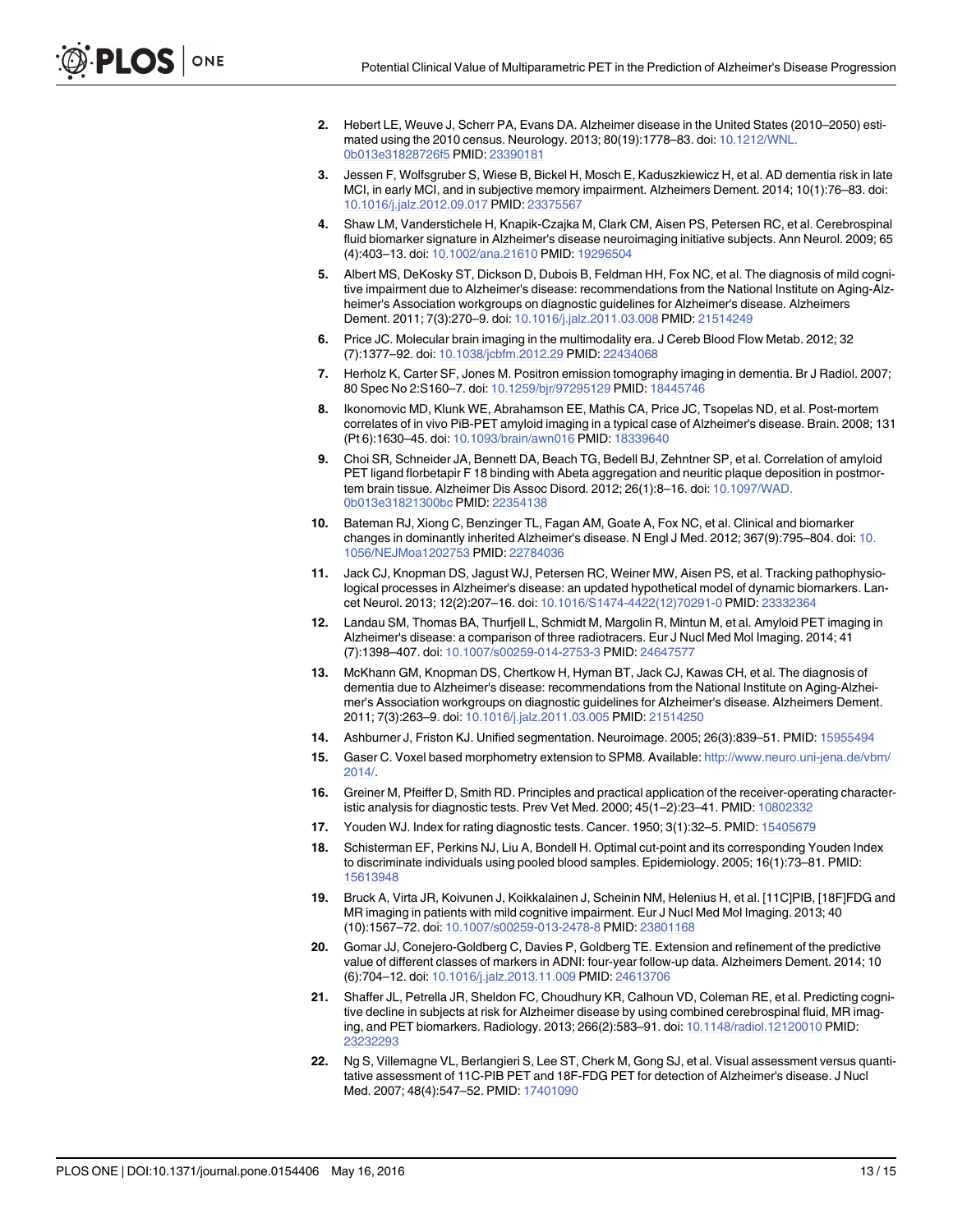- <span id="page-13-0"></span>23. Leinonen V, Rinne JO, Wong DF, Wolk DA, Trojanowski JQ, Sherwin PF, et al. Diagnostic effectiveness of quantitative [(1)(8)F]flutemetamol PET imaging for detection of fibrillar amyloid beta using cortical biopsy histopathology as the standard of truth in subjects with idiopathic normal pressure hydrocephalus. Acta Neuropathol Commun. 2014; 2:46. doi: [10.1186/2051-5960-2-46](http://dx.doi.org/10.1186/2051-5960-2-46) PMID: [24755237](http://www.ncbi.nlm.nih.gov/pubmed/24755237)
- 24. Herholz K, Evans R, Anton-Rodriguez J, Hinz R, Matthews JC. The effect of 18F-florbetapir dose reduction on region-based classification of cortical amyloid deposition. Eur J Nucl Med Mol Imaging. 2014; 41 (11):2144–9. doi: [10.1007/s00259-014-2842-3](http://dx.doi.org/10.1007/s00259-014-2842-3) PMID: [25002030](http://www.ncbi.nlm.nih.gov/pubmed/25002030)
- 25. Devanand DP, Mikhno A, Pelton GH, Cuasay K, Pradhaban G, Dileep KJ, et al. Pittsburgh compound B (11C-PIB) and fluorodeoxyglucose (18 F-FDG) PET in patients with Alzheimer disease, mild cognitive impairment, and healthy controls. J Geriatr Psychiatry Neurol. 2010; 23(3):185–98. doi: [10.1177/](http://dx.doi.org/10.1177/0891988710363715) [0891988710363715](http://dx.doi.org/10.1177/0891988710363715) PMID: [20430977](http://www.ncbi.nlm.nih.gov/pubmed/20430977)
- [26.](#page-3-0) Walhovd KB, Fjell AM, Brewer J, McEvoy LK, Fennema-Notestine C, Hagler DJ, et al. Combining MR imaging, positron-emission tomography, and CSF biomarkers in the diagnosis and prognosis of Alzheimer disease. AJNR Am J Neuroradiol. 2010; 31(2):347–54. doi: [10.3174/ajnr.A1809](http://dx.doi.org/10.3174/ajnr.A1809) PMID: [20075088](http://www.ncbi.nlm.nih.gov/pubmed/20075088)
- [27.](#page-4-0) Hosmer DW, Lemeshow S. Applied Logistic Regression. 2nd Ed ed. New York: Wiley; 2000.
- 28. Tan S, Kligerman S, Chen W, Lu M, Kim G, Feigenberg S, et al. Spatial-temporal [(1)(8)F]FDG-PET features for predicting pathologic response of esophageal cancer to neoadjuvant chemoradiation therapy. Int J Radiat Oncol Biol Phys. 2013; 85(5):1375–82. doi: [10.1016/j.ijrobp.2012.10.017](http://dx.doi.org/10.1016/j.ijrobp.2012.10.017) PMID: [23219566](http://www.ncbi.nlm.nih.gov/pubmed/23219566)
- 29. Viccaro LJ, Perera S, Studenski SA. Is timed up and go better than gait speed in predicting health, function, and falls in older adults? J Am Geriatr Soc. 2011; 59(5):887–92. doi: [10.1111/j.1532-5415.2011.](http://dx.doi.org/10.1111/j.1532-5415.2011.03336.x) [03336.x](http://dx.doi.org/10.1111/j.1532-5415.2011.03336.x) PMID: [21410448](http://www.ncbi.nlm.nih.gov/pubmed/21410448)
- [30.](#page-4-0) Tokuhashi Y, Uei H, Oshima M, Ajiro Y. Scoring system for prediction of metastatic spine tumor prognosis. World J Orthop. 2014; 5(3):262–71. doi: [10.5312/wjo.v5.i3.262](http://dx.doi.org/10.5312/wjo.v5.i3.262) PMID: [25035829](http://www.ncbi.nlm.nih.gov/pubmed/25035829)
- [31.](#page-8-0) Petersen RC, Roberts RO, Knopman DS, Boeve BF, Geda YE, Ivnik RJ, et al. Mild cognitive impairment: ten years later. Arch Neurol. 2009; 66(12):1447–55. doi: [10.1001/archneurol.2009.266](http://dx.doi.org/10.1001/archneurol.2009.266) PMID: [20008648](http://www.ncbi.nlm.nih.gov/pubmed/20008648)
- [32.](#page-8-0) Landau SM, Harvey D, Madison CM, Reiman EM, Foster NL, Aisen PS, et al. Comparing predictors of conversion and decline in mild cognitive impairment. Neurology. 2010; 75(3):230–8. doi: [10.1212/WNL.](http://dx.doi.org/10.1212/WNL.0b013e3181e8e8b8) [0b013e3181e8e8b8](http://dx.doi.org/10.1212/WNL.0b013e3181e8e8b8) PMID: [20592257](http://www.ncbi.nlm.nih.gov/pubmed/20592257)
- [33.](#page-8-0) Dickerson BC, Wolk DA. Biomarker-based prediction of progression in MCI: Comparison of AD signature and hippocampal volume with spinal fluid amyloid-beta and tau. Front Aging Neurosci. 2013; 5:55. doi: [10.3389/fnagi.2013.00055](http://dx.doi.org/10.3389/fnagi.2013.00055) PMID: [24130528](http://www.ncbi.nlm.nih.gov/pubmed/24130528)
- [34.](#page-9-0) Lautner R, Palmqvist S, Mattsson N, Andreasson U, Wallin A, Palsson E, et al. Apolipoprotein E genotype and the diagnostic accuracy of cerebrospinal fluid biomarkers for Alzheimer disease. JAMA Psychiatry. 2014; 71(10):1183–91. doi: [10.1001/jamapsychiatry.2014.1060](http://dx.doi.org/10.1001/jamapsychiatry.2014.1060) PMID: [25162367](http://www.ncbi.nlm.nih.gov/pubmed/25162367)
- [35.](#page-9-0) Da X, Toledo JB, Zee J, Wolk DA, Xie SX, Ou Y, et al. Integration and relative value of biomarkers for prediction of MCI to AD progression: spatial patterns of brain atrophy, cognitive scores, APOE genotype and CSF biomarkers. Neuroimage Clin. 2014; 4:164–73. doi: [10.1016/j.nicl.2013.11.010](http://dx.doi.org/10.1016/j.nicl.2013.11.010) PMID: [24371799](http://www.ncbi.nlm.nih.gov/pubmed/24371799)
- [36.](#page-9-0) Herholz K. PET studies in dementia. Ann Nucl Med. 2003; 17(2):79–89. PMID: [12790355](http://www.ncbi.nlm.nih.gov/pubmed/12790355)
- [37.](#page-9-0) Chen K, Ayutyanont N, Langbaum JB, Fleisher AS, Reschke C, Lee W, et al. Characterizing Alzheimer's disease using a hypometabolic convergence index. Neuroimage. 2011; 56(1):52–60. doi: [10.](http://dx.doi.org/10.1016/j.neuroimage.2011.01.049) [1016/j.neuroimage.2011.01.049](http://dx.doi.org/10.1016/j.neuroimage.2011.01.049) PMID: [21276856](http://www.ncbi.nlm.nih.gov/pubmed/21276856)
- [38.](#page-9-0) Schraml F, Chen K, Ayutyanont N, Auttawut R, Langbaum JB, Lee W, et al. Association between an Alzheimer's Disease-Related Index and Gene Dose. PLoS One. 2013; 8(6):e67163. PMID: [23840615](http://www.ncbi.nlm.nih.gov/pubmed/23840615)
- [39.](#page-10-0) Herholz K. Cerebral glucose metabolism in preclinical and prodromal Alzheimer's disease. Expert Rev Neurother. 2010; 10(11):1667–73. doi: [10.1586/ern.10.136](http://dx.doi.org/10.1586/ern.10.136) PMID: [20977325](http://www.ncbi.nlm.nih.gov/pubmed/20977325)
- [40.](#page-10-0) Clerici F, Del SA, Chiti A, Maggiore L, Lecchi M, Pomati S, et al. Differences in hippocampal metabolism between amnestic and non-amnestic MCI subjects: automated FDG-PET image analysis. Q J Nucl Med Mol Imaging. 2009; 53(6):646–57. PMID: [20016455](http://www.ncbi.nlm.nih.gov/pubmed/20016455)
- [41.](#page-10-0) Pagani M, Dessi B, Morbelli S, Brugnolo A, Salmaso D, Piccini A, et al. MCI patients declining and notdeclining at mid-term follow-up: FDG-PET findings. Curr Alzheimer Res. 2010; 7(4):287–94. PMID: [19939228](http://www.ncbi.nlm.nih.gov/pubmed/19939228)
- [42.](#page-10-0) Wolk DA, Zhang Z, Boudhar S, Clark CM, Pontecorvo MJ, Arnold SE. Amyloid imaging in Alzheimer's disease: comparison of florbetapir and Pittsburgh compound-B positron emission tomography. J Neurol Neurosurg Psychiatry. 2012; 83(9):923–6. doi: [10.1136/jnnp-2012-302548](http://dx.doi.org/10.1136/jnnp-2012-302548) PMID: [22791901](http://www.ncbi.nlm.nih.gov/pubmed/22791901)